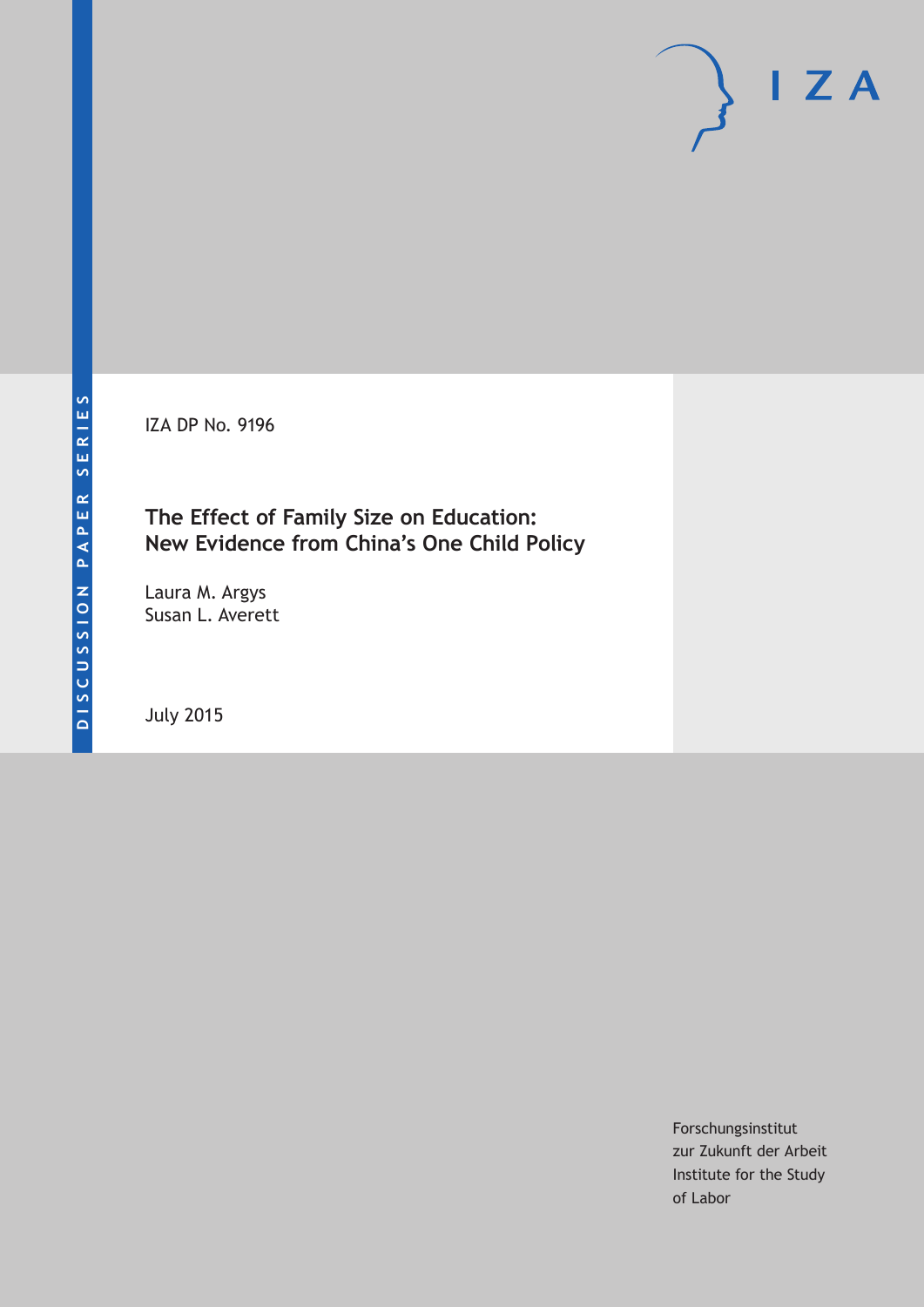# **The Effect of Family Size on Education: New Evidence from China's One Child Policy**

### **Laura M. Argys**

*University of Colorado Denver and IZA*

### **Susan L. Averett**

*Lafayette College and IZA*

### Discussion Paper No. 9196 July 2015

IZA

P.O. Box 7240 53072 Bonn Germany

Phone: +49-228-3894-0 Fax: +49-228-3894-180 E-mail: iza@iza.org

Any opinions expressed here are those of the author(s) and not those of IZA. Research published in this series may include views on policy, but the institute itself takes no institutional policy positions. The IZA research network is committed to the IZA Guiding Principles of Research Integrity.

The Institute for the Study of Labor (IZA) in Bonn is a local and virtual international research center and a place of communication between science, politics and business. IZA is an independent nonprofit organization supported by Deutsche Post Foundation. The center is associated with the University of Bonn and offers a stimulating research environment through its international network, workshops and conferences, data service, project support, research visits and doctoral program. IZA engages in (i) original and internationally competitive research in all fields of labor economics, (ii) development of policy concepts, and (iii) dissemination of research results and concepts to the interested public.

<span id="page-1-0"></span>IZA Discussion Papers often represent preliminary work and are circulated to encourage discussion. Citation of such a paper should account for its provisional character. A revised version may be available directly from the author.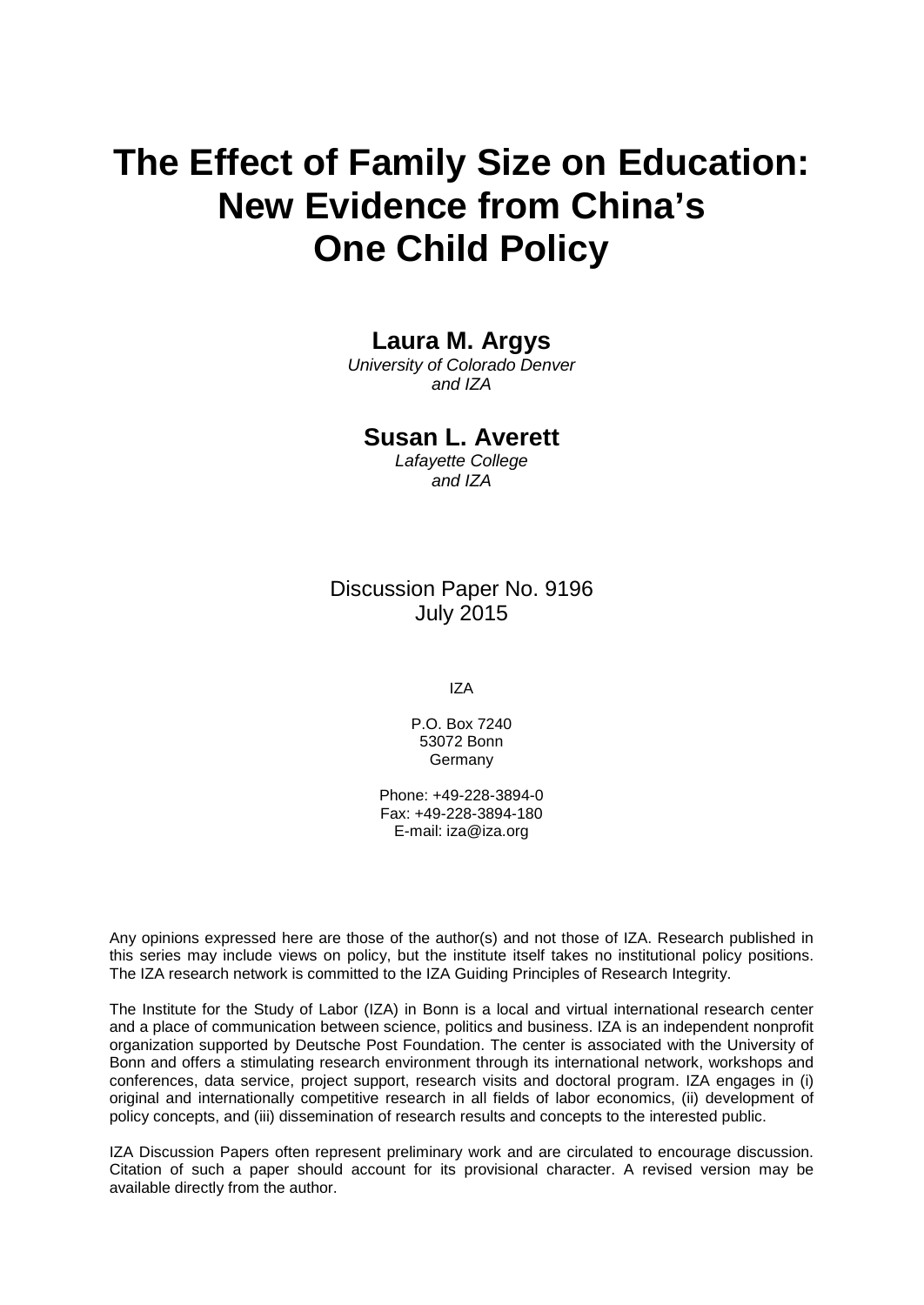IZA Discussion Paper No. 9196 July 2015

# **ABSTRACT**

# **The Effect of Family Size on Education: New Evidence from China's One Child Policy[\\*](#page-1-0)**

Social scientists theorize that the inverse relationship between socio-economic status and family size represents a trade-off between the quality and quantity of children. Evaluating this hypothesis empirically requires addressing the simultaneity of the quality and quantity decisions. Researchers have used the unanticipated birth of twins as exogenous variation in family size or the sex composition of the first two children as an instrument for family size with mixed results. We exploit a different source of exogenous variation in family size. The One Child Policy (OCP) in China dramatically reduced Chinese fertility and we examine how the OCP has affected the educational attainment of Chinese migrants to the U.S. Using data from the American Community Survey (2009-2012) and a difference-in-differences strategy our results support the quality-quantity tradeoff theory. We find that education increased more for Chinese migrants born after the OCP than their counterparts from other East Asian countries.

JEL Classification: I21, J18

Keywords: education, migration, quality-quantity tradeoff, family size, One Child Policy

Corresponding author:

Laura M. Argys Department of Economics University of Colorado Denver Campus Box 173364 PO Box 173364 Denver, CO 80217-3364 USA E-mail: [laura.argys@ucdenver.edu](mailto:laura.argys@ucdenver.edu)

The authors thank Deborah Cobb-Clark, Daniel Hamermesh, Jessica Hardie, David Ribar, Massimiliano Tani and Yang Wang for helpful comments on an earlier draft.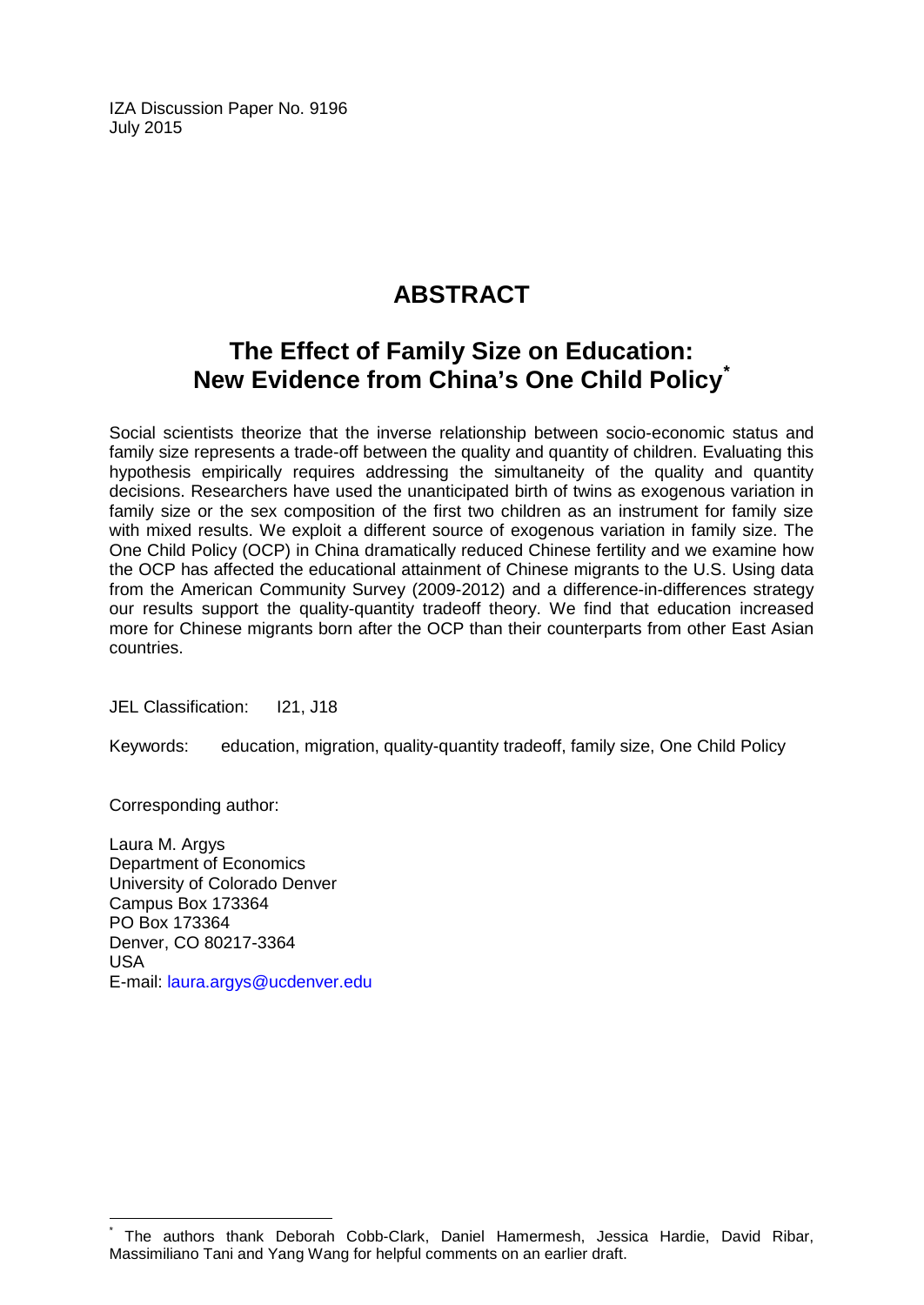### **Introduction**

Both across and within countries, social scientists have noted the inverse relationship between family income or socio-economic status and family size. Although economic theory labels a good for which demand falls as income rises as 'inferior,' economists have devoted a great deal of energy to developing models that explain this association between income and children that do not rely on the assumption that children are inferior goods. The dominant theory in this debate is the 'quantity-quality tradeoff' (Becker and Lewis, 1973; Becker and Tomes, 1976) and a number of researchers have provided empirical evidence of the existence of such a trade-off in either education or health (e.g. Lee, 2008; Li et al., 2008; Rosenzweig and Zhang, 2009; Ponczek and Souza, 2012) although other researchers find little empirical evidence of such a tradeoff (e.g. Angrist et al., 2010; Millimet and Wang, 2011; Peters et al., 2014).

The quantity-quality tradeoff suggests that parents maximize utility by allocating time across a number of uses in combination with making expenditures on a variety of goods. Consumption choices include the demand for 'child services' comprised of both the number of children and their quality. Child quality may be defined across a number of dimensions including educational attainment and achievement, social adeptness, health, and successful adult outcomes such as earnings, and/or stable family formation. Regardless of the measure of child quality, the general consensus is that its production at the family level can be both goods- and time-intensive. In the original development of the model, Becker and Tomes (1976) suggest that both the quantity and quality of children enter parents' utility function. Inherent in the decisions to produce and consume these two child characteristics, Becker and Tomes explicitly recognize that the price of child quality is increasing in child quantity and vice versa. More specifically, a decision to increase the number of children is more expensive the greater is the chosen level of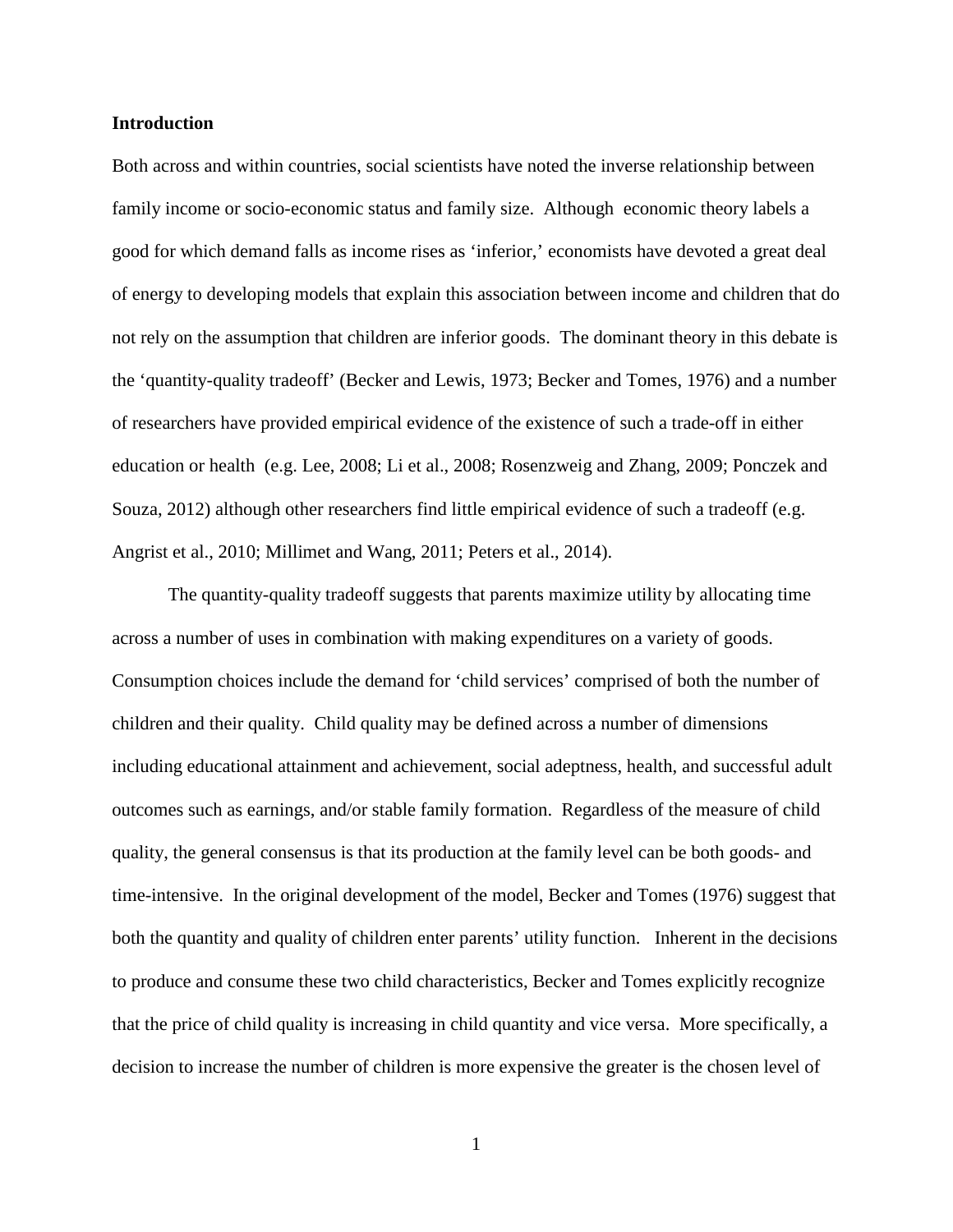child quality. This theory provides a plausible explanation for the negative relationship between income and the number of children and it has been extensively tested for its ability to explain the relationships between family size and investments in children.

A difficulty in addressing the quantity-quality tradeoff empirically is accounting for the simultaneity of the quality and quantity decisions. For example, if sets of parents differ in their preferences for child quality, those parents who are more concerned about quality would prefer to have fewer children but invest more in them rather than having many low-quality children. In this situation, a spurious correlation between quality and number of children exists due to unobserved heterogeneity across households.

Estimates of the causal relationship between quality and quantity requires exogenous variation in one or the other. Researchers have addressed this in a number of ways, most typically by using the unanticipated birth of twins as exogenous variation in family size or using the sex composition of the first two children as an instrument for family size (Angrist et al., 2010; Li et al., 2008; Rosenzweig and Zhang, 2009; Millimet and Wang, 2011; Ponczek and Souza, 2012). Both of these approaches exploit plausibly exogenous variation in family size, however each has its limitations. The twins strategy can only provide estimates of the effect of having two children instead of one under the assumption that there is nothing inherently different about having twins. To conduct analyses with larger sample sizes that are not limited to twins, many researchers have relied on sex-preferences and the randomly assigned sex of the first child or first two children to generate exogenous incentives for the birth of a second or third child. For example, Lee (2008) uses data from South Korea and estimates models that use the sex of the first child as an instrument for family size. The validity of this instrument relies on the consistent finding that parents in many Asian countries prefer sons to daughters and if the first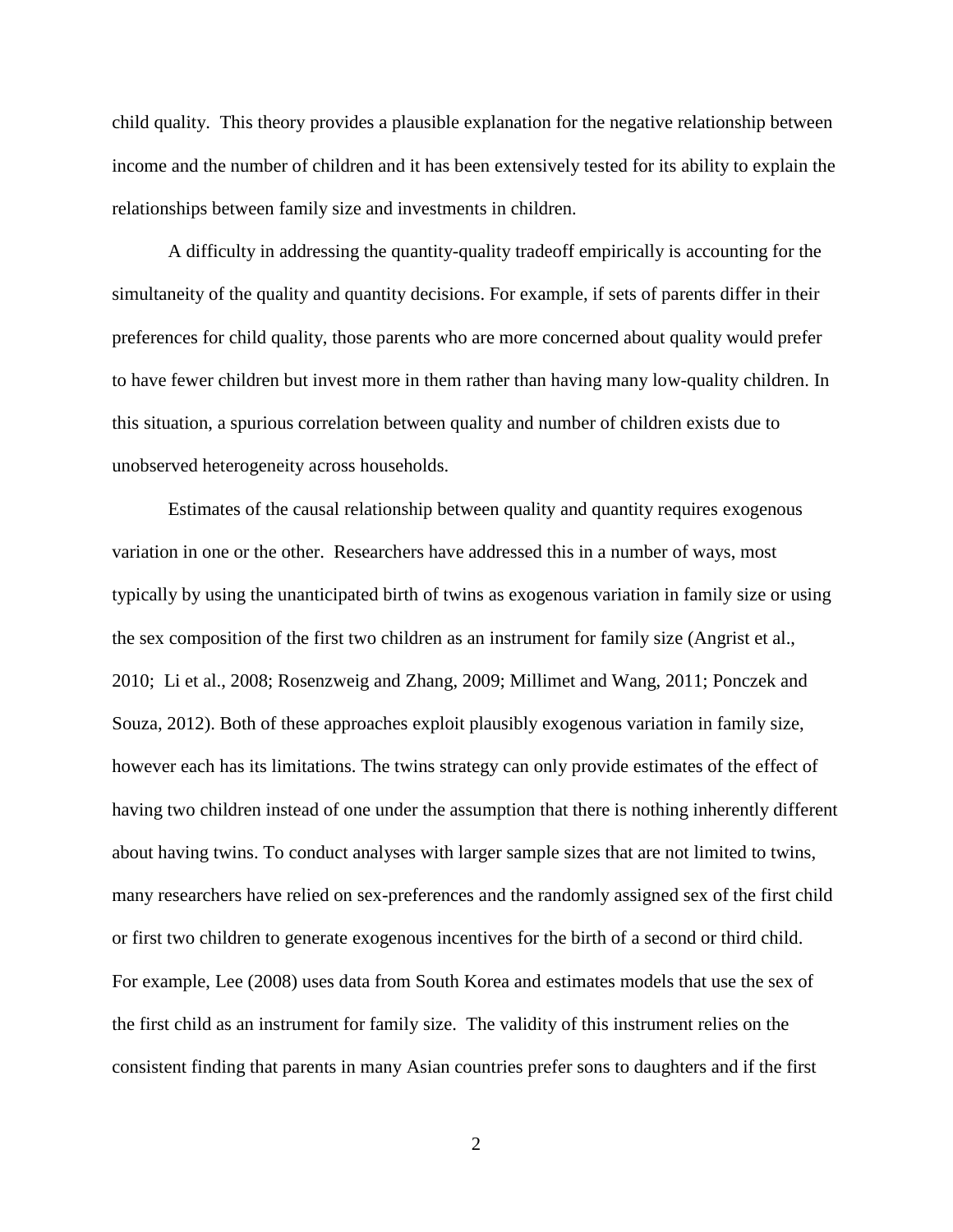child is not a son are more likely to have a second child. In these countries, the sex of the first child should be a good predictor for the probability of having a second child or even for the total number of children. Lee reports evidence suggesting a quantity-quality tradeoff. This strategy may not be appropriate in countries where sex-selective abortion or other mechanisms for altering sex ratios at birth are commonplace because the sex of the first child is not random. The sex ratio at birth for most countries lies between 102 and 107 (CIA, 2014). However, China and India are among a handful of countries in which the sex ratio at birth is above 110 suggesting that the sex of the first child may not random for some individuals.

In this paper, we exploit a different source of exogenous variation in family size to shed additional light on the quantity-quality tradeoff. The One Child Policy in China (hereafter referred to as the OCP) has had a dramatic impact on Chinese fertility. China's total fertility rate, which can be thought of as the mean number of children born per woman, decreased from 2.9 in 1979 to 1.7 in 2004 (Hesketh et al., 2005). [1](#page-5-0) We examine how the OCP has affected the educational attainment of Chinese migrants to the U.S. This strategy allows us to examine the impact of an exogenous reduction in family size in an individual's family of origin (resulting from the OCP) on that individual's educational attainment in adulthood. In order to interpret the impact of the OCP on education as a quantity-quality effect it must be the case that Chinese migrants to the U.S. who were born after the OCP experienced a larger drop in their fertility than did migrants from other countries in the control group. An analysis focused on migrants is novel, and although it provides estimates only for a select sample of individuals, this strategy provides a test of the quantity-quality tradeoff in the absence of fertility restrictions on children as they move into adulthood themselves.

<span id="page-5-0"></span><sup>&</sup>lt;sup>1</sup> The total fertility rate was falling before the official start of the OCP and some scholars argue that reduced fertility in China was due in large part to socioeconomic changes and not the OCP per se (Cai, 2010).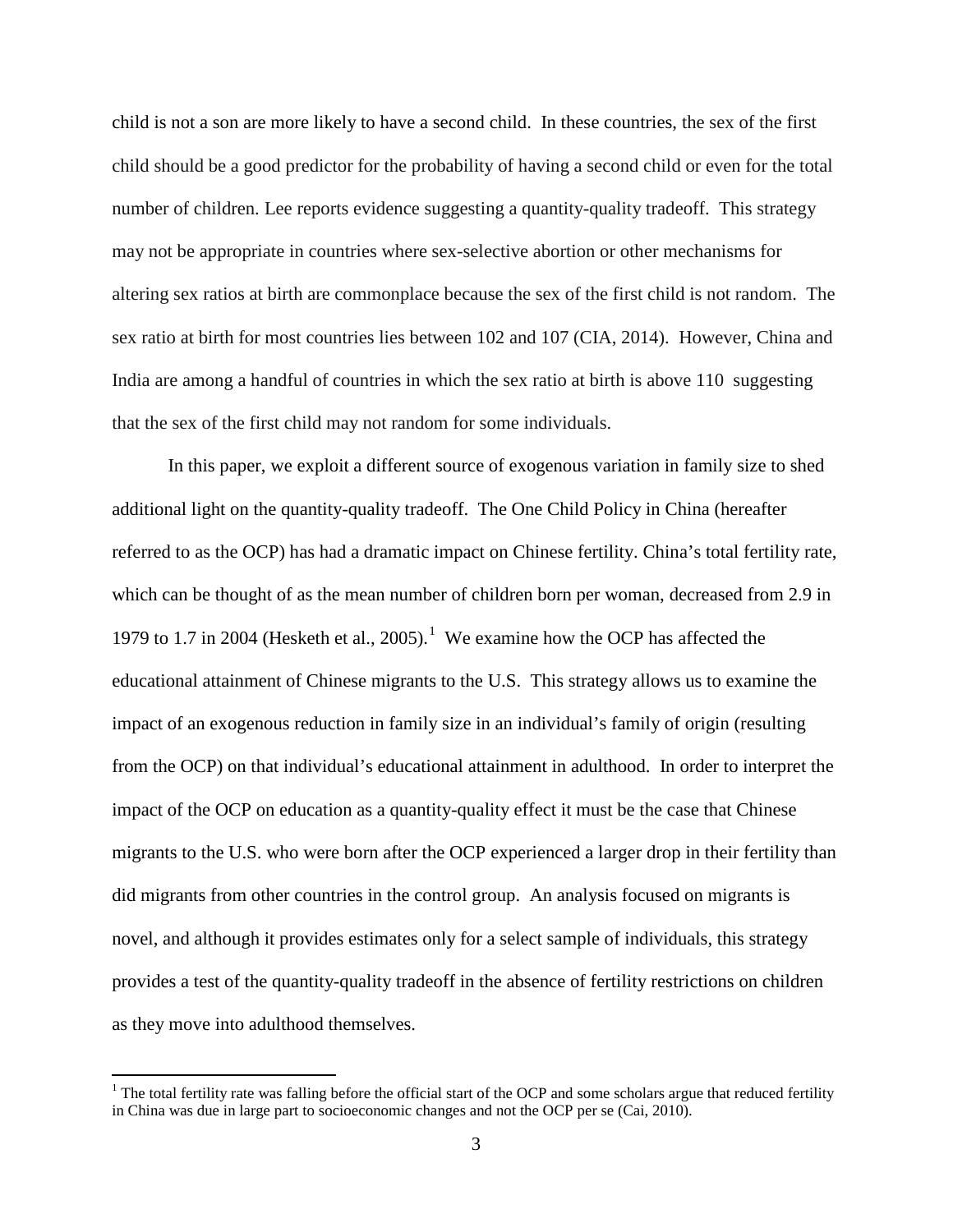The paper proceeds as follows. We first describe the OCP and discuss research that has used it to identify the quantity-quality tradeoff using data from China. We then discuss our data and empirical strategy and make the case for examining the quantity-quality tradeoff using data from Chinese immigrants. Finally we describe our results, present sensitivity analyses and discuss the implications of our findings.

### **Background**

### *Brief overview of China's OCP*

China's OCP was introduced in 1979 and was intended to be a short-term measure that would help the country move to a small family culture (Hesketh et al., 2005). At the time, the Chinese government saw smaller families and lower population growth as essential components of a plan to increase economic growth. The OCP was actually the culmination of a series of policies aimed at creating a small family culture voluntarily. Starting in 1970, Chinese couples were urged to have only two children. Beginning in 1972 the Chinese government instituted a policy aimed at delayed childbearing with longer spacing between births—the 'Later, Longer, Fewer' policy (Settles et al., 2013). This policy urged couples to have children when they were older, space them further apart and have fewer of them. Economic incentives were provided to families who spaced the birth of their children at least four years apart (Islam and Smith, 2015). As Qian (2009) argues, if this four-year birth spacing law was enforced the one-child policy should be binding for those born in 1976 and after. In our empirical work, we define the transition period as 1970-1978 and the post-OCP period as beyond 1979. We do, however, test the sensitivity of our results to these cutoffs.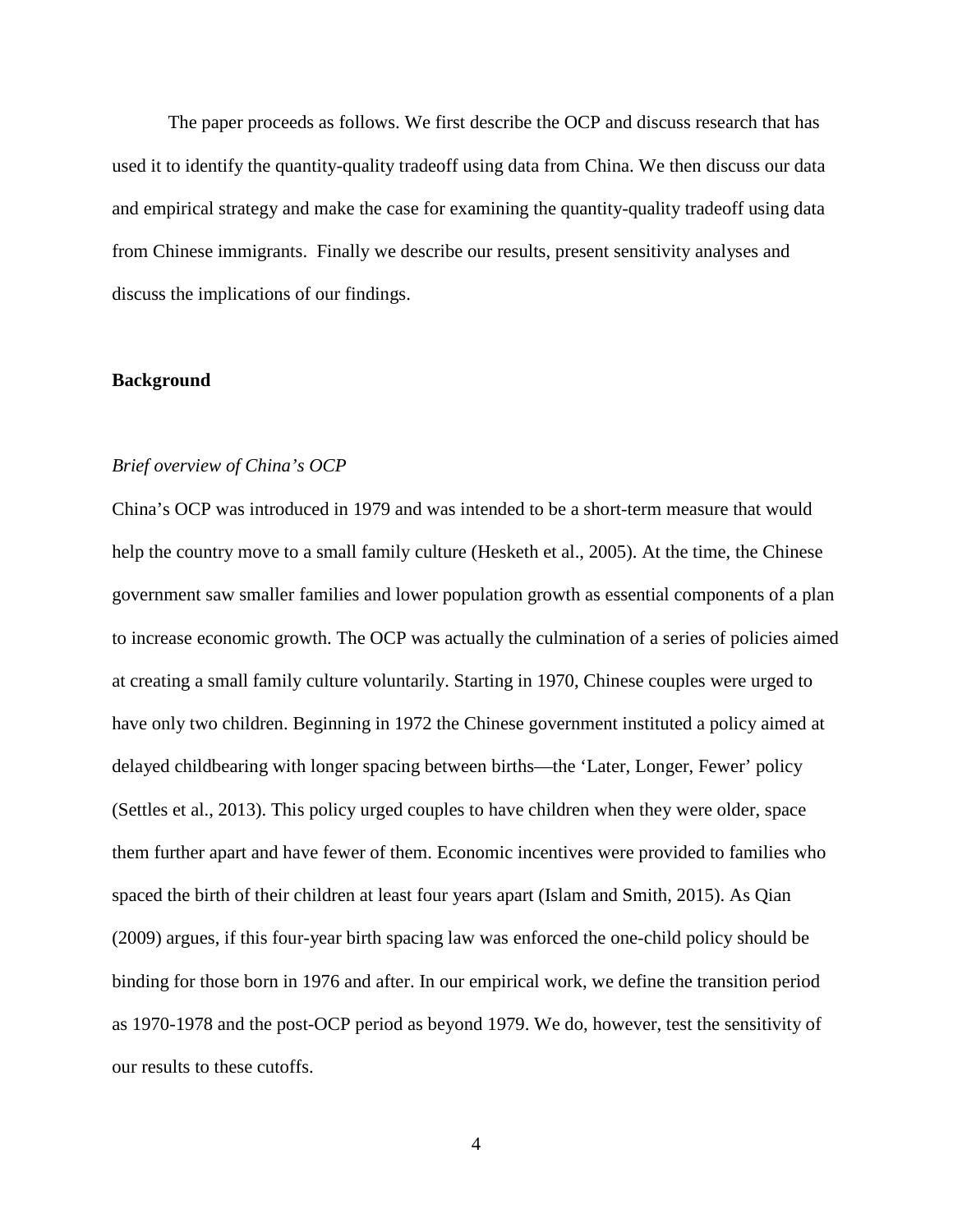The OCP is enforced at the local level by a system of rewards, penalties and fines that can vary widely. The OCP also depends on virtually universal access to contraception and abortion. In 2001, 87 percent of all married women in China reported using contraception compared to about 33 percent in most developing countries (Hesketh et al., 2005).

The OCP only fully applies to a subset of the Chinese population. Ethnic Han Chinese (who comprise about 92 percent of China's population) living in urban areas or who are government employees must strictly adhere to the OCP and within this group the policy is firmly enforced with only few exceptions (Islam and Smith, 2015). Exceptions are allowed if a first born child is disabled, the parents work in highly dangerous occupations or both parents are themselves from one-child families. In rural China, where the majority of the population still resides, a second child is sometimes allowed after five years, particularly if the first is a girl as son preference is strong in China (Hesketh et al., 2005; Islam and Smith, 2015).

# *Empirical evidence of a quantity-quality tradeoff using the OCP as exogenous variation in family size*

We are aware of only three studies that use the OCP to attempt to identify a quantity-quality trade-off using Chinese data. Qian (2009) studies exogenous changes in family size caused by the relaxation of China's OCP. She estimates the causal effect of family size on the school enrollment of the first child. Using regional and time variation in China's relaxation of its OCP for rural families; (i.e. if the first child is a girl and/or parents were themselves only children, the policy was relaxed and couples could have a second child—sometimes this is referred to as the 1.5 rule since those with a girl first child would typically try for a boy) as well as multiple births to estimate the effects of increased family size on child education. Her analysis suggests that the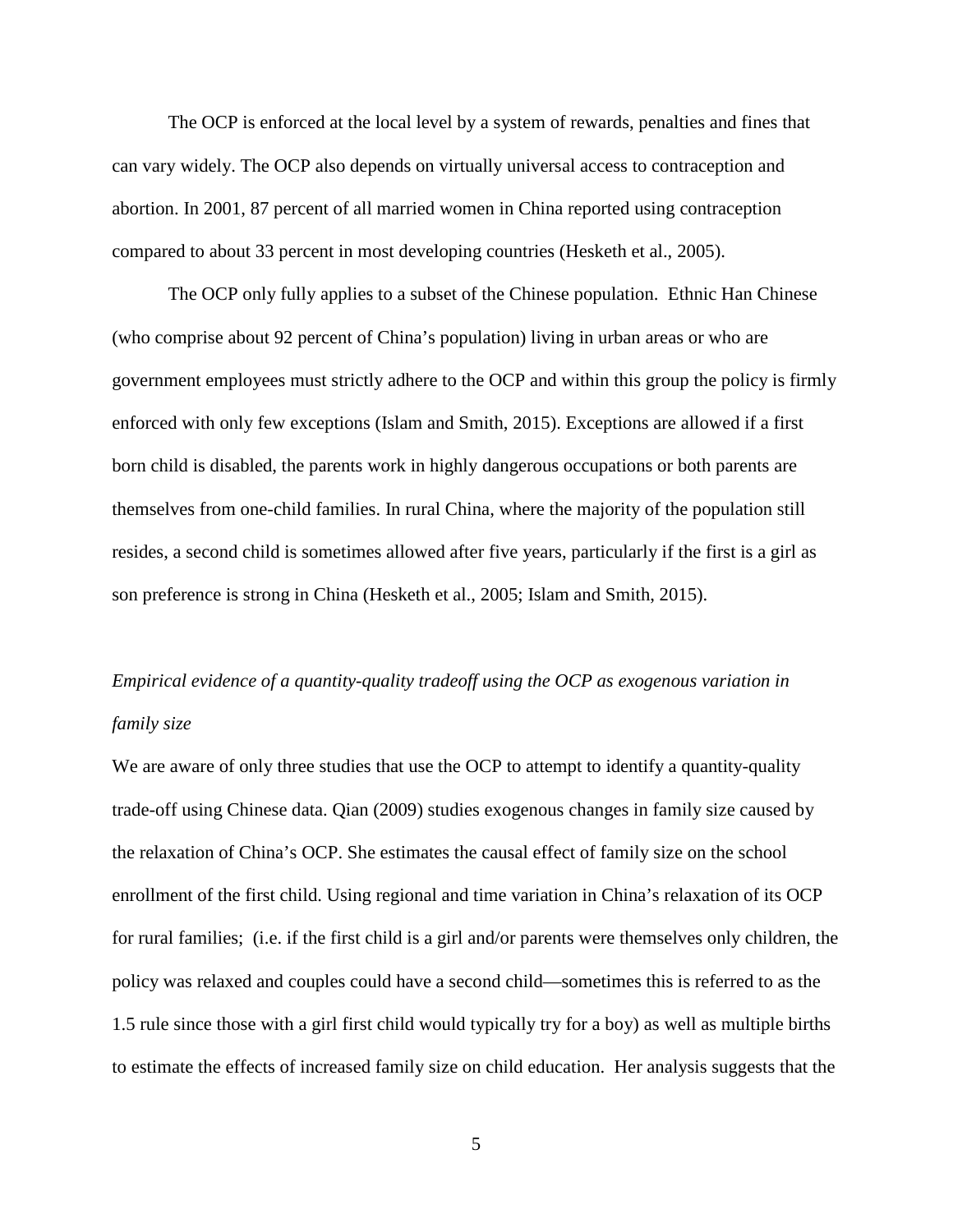relaxation of the OCP increased the school enrollment rate of first-born children and she argues that this occurs because of economies of scale in schooling; e.g. children from the same family can share textbooks and clothing.

In contrast to the findings of Qian (2009) both Liu (2014) and Rosenzweig and Zhang (2009) find support for the quantity-quality tradeoff in China. Specifically, Rosenzweig and Zhang (2009) use Chinese twin births and the relaxation of the OCP as their measure of exogenous family size and find that educational attainment declines in response to the birth of an additional sibling.

Finally, Liu (2014) uses a similar identification strategy as Qian (2009) and Rosenzweig and Zhang (2009) but in addition to the eligibility for an exception to the OCP as an instrument for number of children, Liu also uses fines for unsanctioned births and an interaction between the two as exogenous determinants of fertility. He finds that more children in a family significantly reduces child height thus supporting the quantity-quality tradeoff. Liu also examines education outcomes and finds only weak evidence that increased quantity lowers quality as measured by educational attainment.

The mixed results described above do not provide conclusive evidence that reduced fertility causes additional education in China particularly when examining educational outcomes beyond secondary schooling. Changes in child quality in response to increases in child quantity in this context may result from the fact that decisions about educational attainment are made in the context of expectations about marriage and fertility. These other considerations are likely to be affected by the OCP, and are expected to be particularly salient for educational decisions made for female children. With the OCP still in place, it is plausible that increased educational attainment is in response to the anticipation of reduced fertility for the child. In particular, since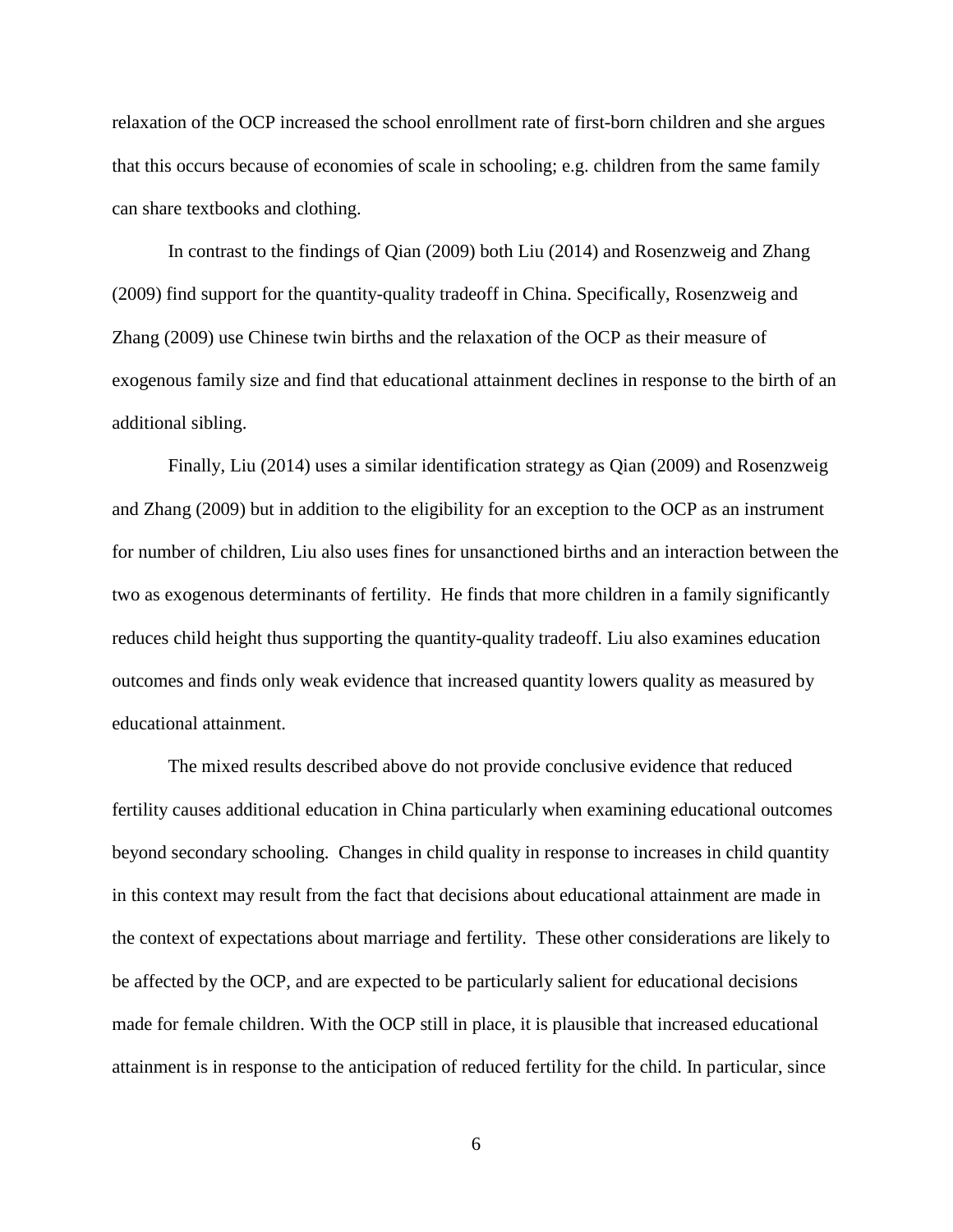children born in the OCP environment may, as adults, be subject to the same policy, their parents may base their education investment decisions for these children on an expectation of their child's reduced fertility. For example, parents who have a daughter may expect that she would only have one child and hence parents would invest heavily in her education knowing that she would at most, have only one child. In contrast, we analyze a sample of Chinese born men and women who migrated to the United States and we observe their educational attainment in an environment where their fertility as an adult is unconstrained by policy.

### **Data and Method**

We use data from the American Community Survey for the years [2](#page-9-0)009 to 2012.<sup>2</sup> These data are well-suited for our analysis for several reasons. First, these data contain information on country of birth, date of migration and citizenship status as well as education, age and year of birth thus facilitating our identification method. Second, the large sample allows us to focus on the countries of interest. Our econometric model is as follows:

(1) 
$$
y_{ict} = \alpha + Post_t \gamma_1 + C_c \gamma_2 + (Post_t * C_c) \gamma_3 + X_{ict} \gamma_4 + \varepsilon_{ict}
$$

Where  $y_{ict}$  is years of education for person *i* born in country *c* in year *t*. *Post<sub>t</sub>* is a binary variable equal to 1 if the individual was born after the OCP became effective; i.e. after 1979. Because our data spans the years 2009 to 2012, in our sample individuals born after the OCP are at most 32 years old. We limit our sample to those aged 24 to 40 years to allow sufficient time for individuals to have completed a college education. Those aged 24 to 32 are born in the post one child period (i.e. 1980 and beyond) while those aged 30 (born in 1978 and interviewed in 2009) to 40 were born in the transitional period prior to the formal introduction of the OCP. Thus, in

<span id="page-9-0"></span> <sup>2</sup> These data are available from IPUMS USA data: [https://usa.ipums.org/usa/.](https://usa.ipums.org/usa/)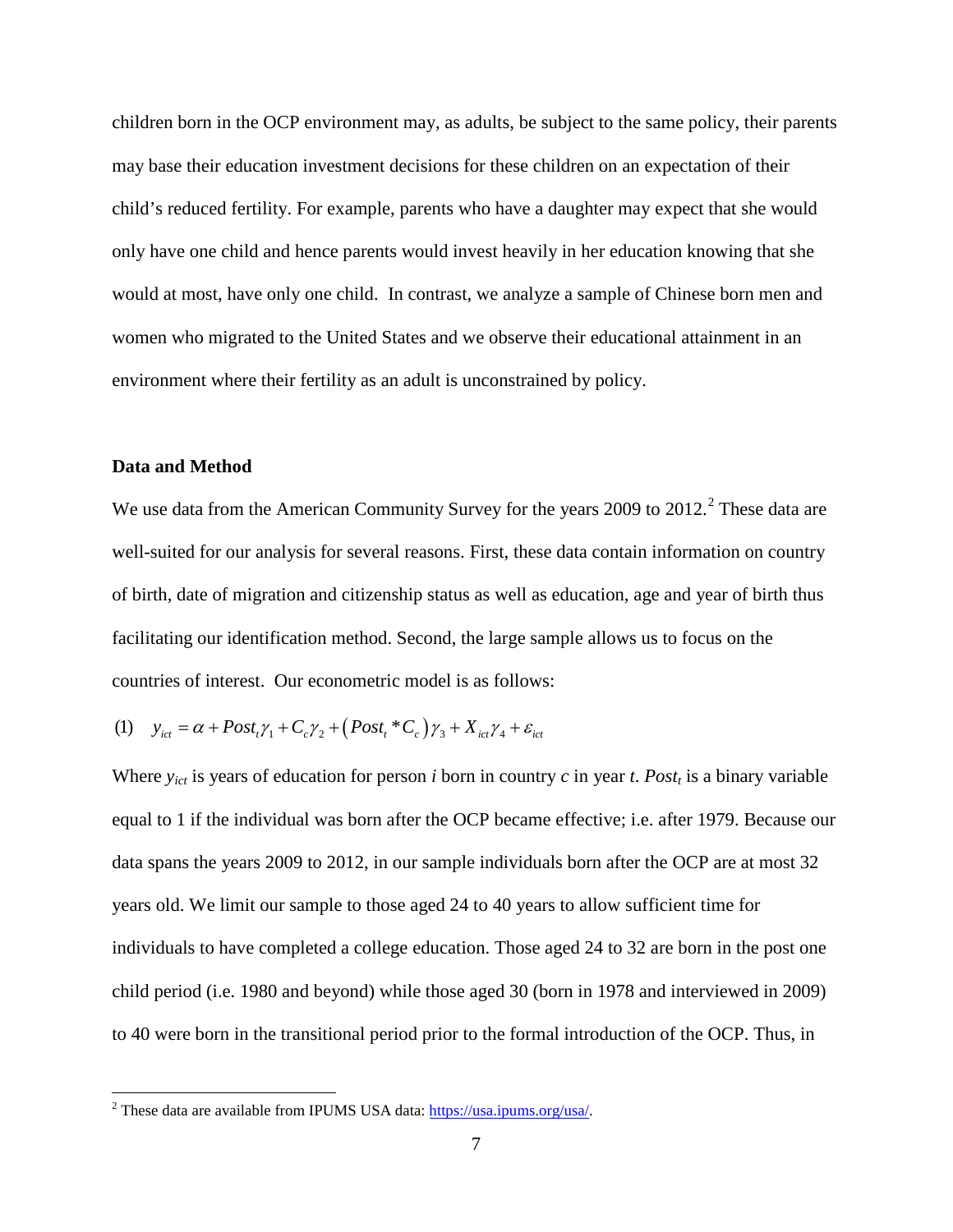our baseline model individuals in our sample were born between the years 1969 to 1988. We limit ourselves to a relatively narrow age range to avoid confounding effects of the OCP with changes in migrant cohort quality (Borjas, 1985). Age and age squared control for birth cohort and allow us to control for changes in educational attainment across cohorts.  $C_c$  is a binary variable which takes the value of one if the individual was born in China and 0 if they were born in our control group countries. We omit those who are born abroad of American parents because their parents would not be subject to the exogenous shock to family size created by the OCP. *Xict* is a vector of individual-specific controls including age, marital status, years in the U.S. and English speaking ability. We also control for citizen status-distinguishing between those who are foreign born naturalized citizens and those who are foreign born but not citizens. The coefficient of primary interest,  $\gamma_3$ , is the effect of being born in China after the implementation of the OCP.

As noted above, the OCP was formally introduced in 1979 after a transition period which was marked by a call to voluntarily delay marriage and reduce family size with the Later, Longer, Fewer policy. Because this transition period was markedly different from the previous decade, we limit our pre-OCP time frame to those born between 1970 and 1978, and the post OCP period to those born after 1979. Because the policy became effective in 1979 we exclude those born in 1979 from our sample.

Our control group consists of migrants born in other East Asian countries who were not subject to the OCP. This includes individuals born in Hong Kong, Taiwan, Japan, and S. Korea.<sup>[3](#page-10-0)</sup> In our specification checks, we also introduce India as a control group as we detail below. An

<span id="page-10-0"></span><sup>&</sup>lt;sup>3</sup> Even with the detailed place of birth codes, we are unable to tell which Koreans migrated from South versus North Korea. However, it is very likely that most of our Korean migrants are from South Korea as noted here: [http://www.migrationpolicy.org/article/north-korea-understanding-migration-and-closed-country.](http://www.migrationpolicy.org/article/north-korea-understanding-migration-and-closed-country) In addition, although Mongolia and Macau are also East Asian countries, we did not have any immigrants from those countries in our sample. A few observations (N=144, .39% of sample) were listed as East Asia, not specified and our results are not at all sensitive to their inclusion so they are retained in the sample.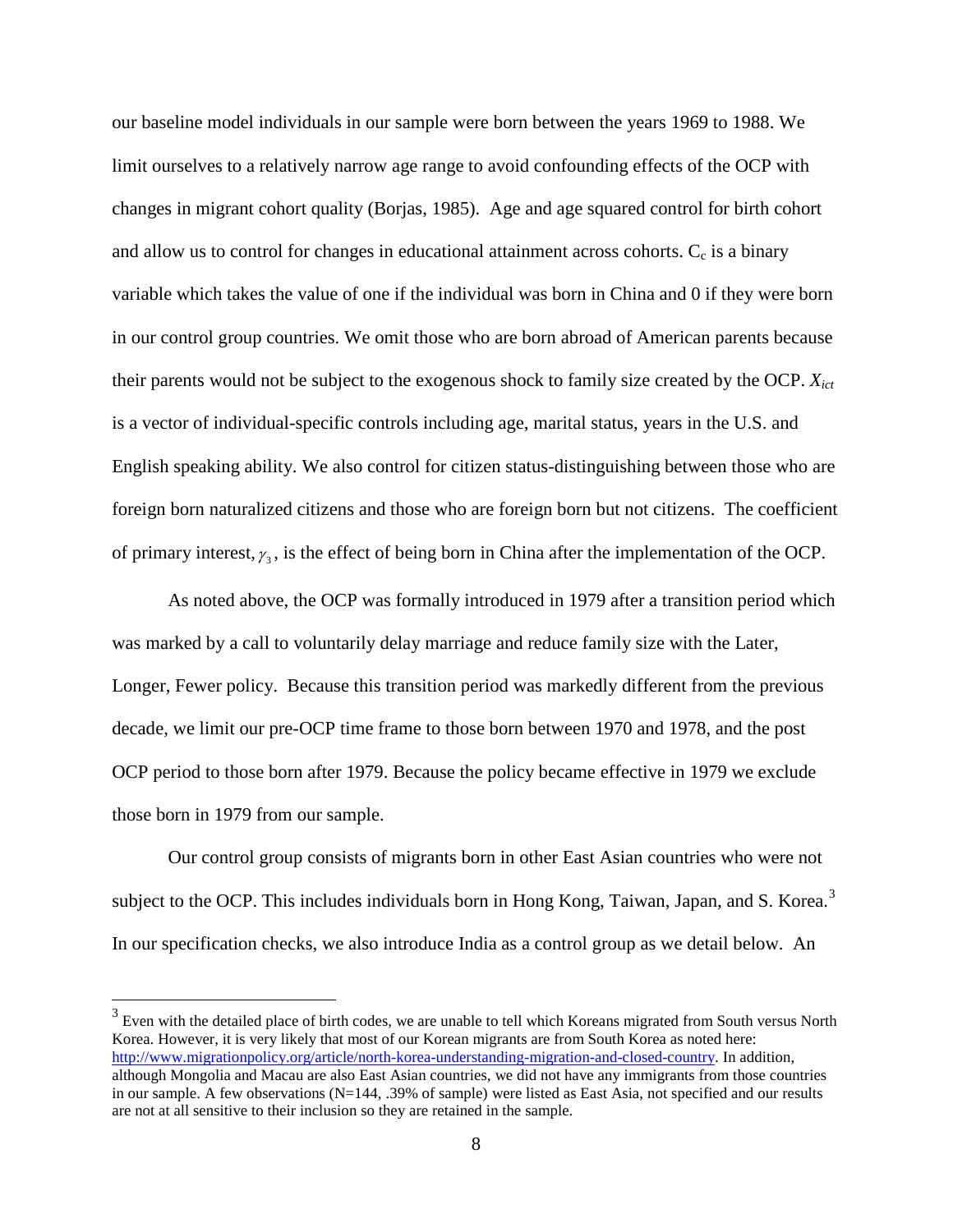appropriate control group should be similar to the treatment group in terms of observable characteristics and also exhibit similar pre-treatment trends in the outcome variable(s) of interest (i.e. educational attainment). Figures 1 and 2 depict average educational attainment for individuals by birth year for our treatment and control groups. For both males and females the treatment and control groups exhibit similar trends for individuals born prior to the OCP in 1979, although the levels are higher for other East Asians compared to Chinese migrants. Despite these similarities we test the sensitivity of our estimates by directly controlling for pre-trends. The post-1979 trends diverge dramatically.

### **Results**

#### *Descriptive Statistics and Baseline Model*

Tables 1 and 2 present the means of our outcome and control variables by treatment and control group status before and after the OCP for men and women. We conduct all of our analyses separately by gender. The first two columns of Table 1 are the means for Chinese migrants for those born in the pre-OCP era and those born post-OCP. The following three pairs of columns report pre- and post- OCP means for different control groups. Comparing Column 1 to Column 3 allows us to compare the pre-treatment characteristics of Chinese to other East Asian migrants. The treatment and control groups are similar in the pre-period although Chinese men have been in the U.S. for a shorter time than their other East Asian counterparts and have somewhat lower education levels and are less likely to be U.S. citizens. In columns 5 and 6 of Table 1, we present the sample means for Indian men since we use them as an additional control group in some of our later analyses. Comparing Columns 1 and 5, we see that male migrants from India tend to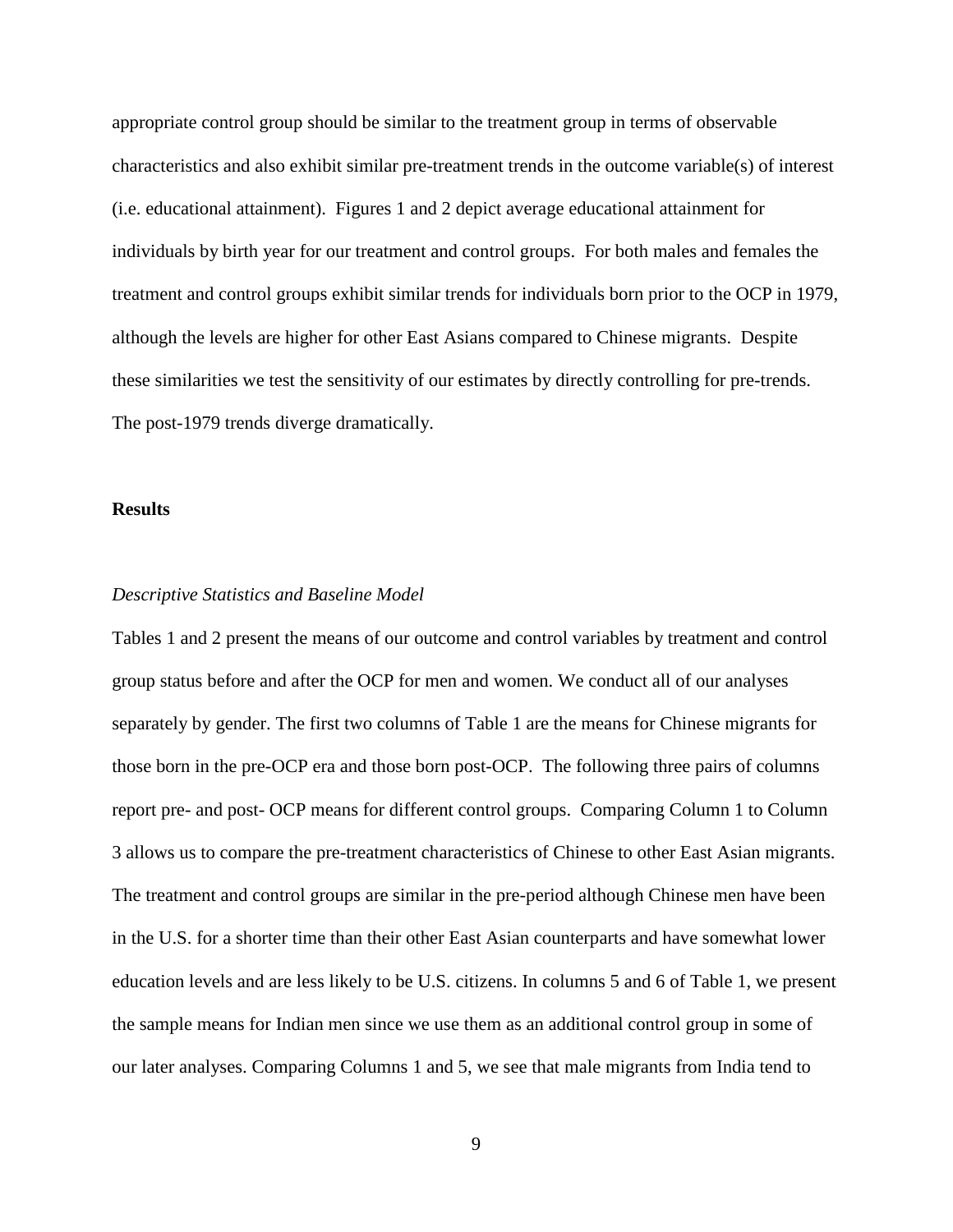have slightly more education but have been in the U.S. for fewer years and are less likely to be separated, divorced or widowed than male Chinese migrants. Finally, in the last two columns of Table 1, we present the means for East Asian immigrants excluding those from Japan since we also use this sample as an additional control group. This last group is the most similar to the sample of Chinese migrants except that they have been in the U.S. longer and are more likely to be citizens when compared to Chinese male migrants.

Table 2 presents similar comparisons of sample means for women. Again, although similar in many respects, we do note some important differences in the pre-period between the treatment group (Chinese migrants) and the control group of other East Asian migrants. In particular, female Chinese immigrants have been in the U.S. for fewer years, they are less likely to be citizens and they are more likely to be married than their East Asian counterparts. When we consider Indians as the control group, we see that female Chinese migrants and female Indian migrants are quite similar along all dimensions except for education and marital status (i.e. Column 1 to Column 5). Comparing Chinese migrants to those from East Asia without Japanese migrants, we see that the Chinese female migrants have been in the U.S. a shorter time period, are less likely to be citizens and more likely to be married than this group.

From Tables 1 and 2, we can calculate unadjusted difference-in-differences estimates which foreshadow the parametric results to come. We see that on average Chinese men born after 1979 have .14 more years of education than Chinese men born before the OCP. In comparison, East Asian migrant men born in post OCP have .61 fewer years of education on average. This leads to a difference in differences estimate of .75 larger increase in education for Chinese vs. East Asian male migrants. A similar calculation for women reveals a smaller education advantage of .26 which still favors Chinese-born women.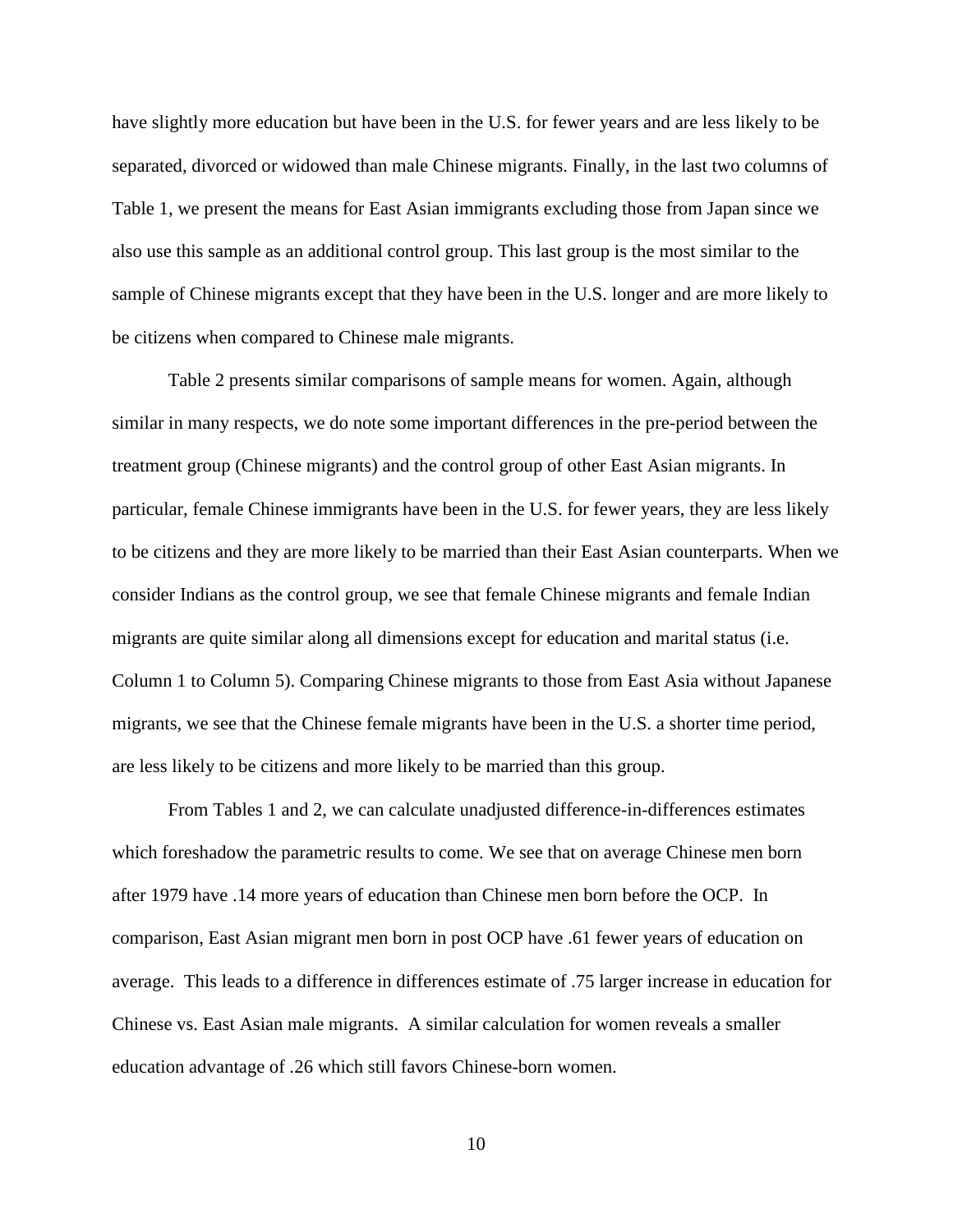Table 3 presents the results of our baseline estimation of equation 1 above. For each sex, we estimate three models. The first is a model with no controls which allows us to calculate the statistical significance of the non-parametric difference-in-differences estimates calculated from Tables 1 and 2, the second model adds a quadratic in age and in the final model we add controls for citizenship status, years in the U.S. and marital status. Because OLS standard errors are known to be biased downward in this type of application, all standard errors are bootstrapped.

The results in Columns 1 and 2 of Table 3 indicate that compared to other East Asian migrants, men and women who migrated from China in the post-OCP period obtained significantly more education. The effect is larger for men than for women and is statistically significant at the 1 percent level for both groups. Adding age to the specification (in Columns 3 and 4) does not change the point estimates appreciably although we see the expected effect of age on education—as migrants age they obtain more education but at a decreasing rate. The addition of our other set of covariates in Columns 5 and 6 leave the point estimates and significance levels essentially unchanged. Years in the U.S. has a negative and significant effect on education for men but is positive and significant for women. Being a U.S. citizen has a negative effect on years of education for both men and women but does not reach conventional levels of significance for men. Single women complete more education while married men have an education advantage.

Our results reveal that the OCP exerted a positive and significant impact on educational attainment of Chinese migrants to the U.S. compared to other East Asian migrants in the same time period. The magnitudes are meaningful in that, for men, the post-OCP increase of .75 of a year of education substantially narrows the education gap between migrants from China and their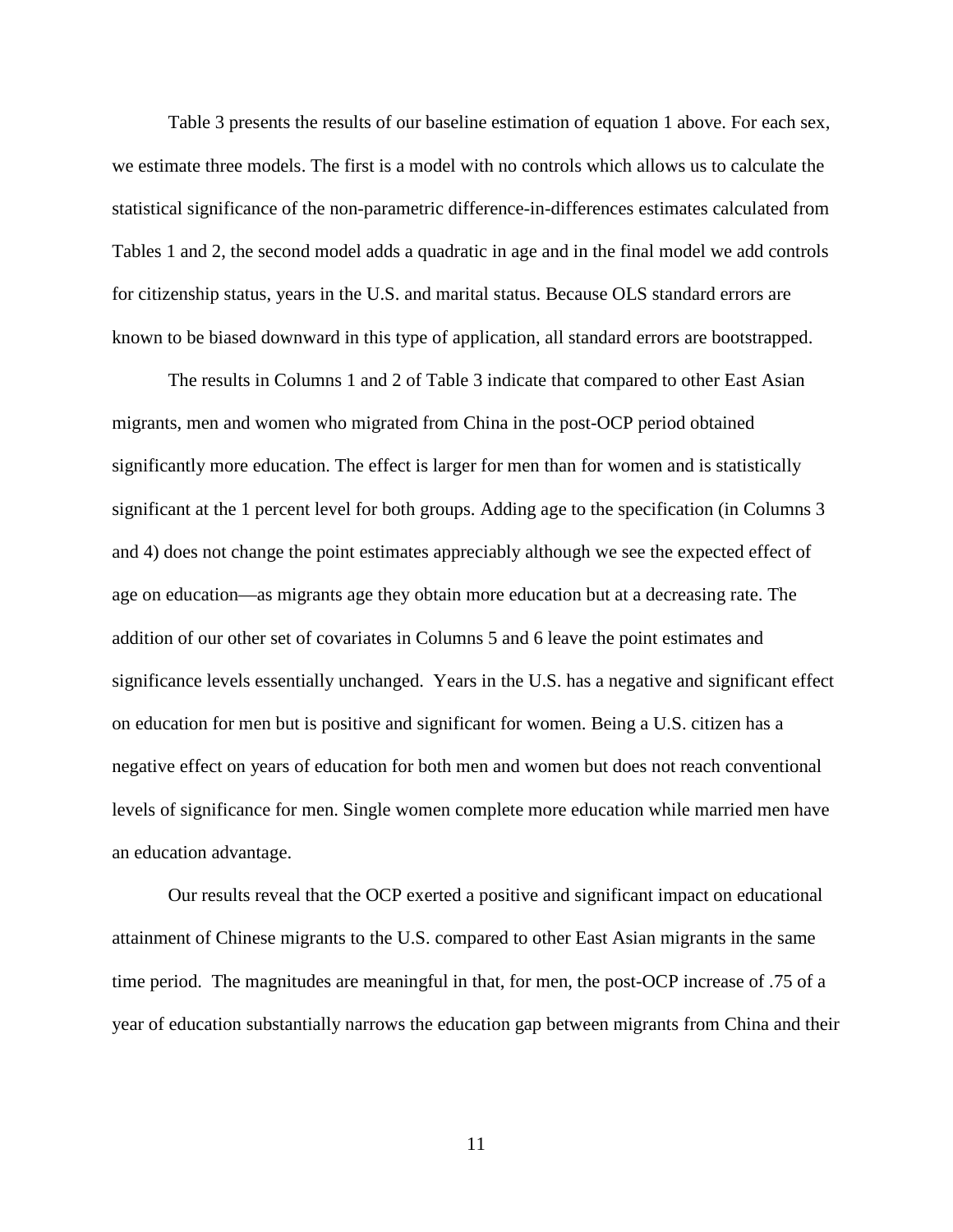other East Asian migrant counterparts. [4](#page-14-0) In the next section, we conduct a number of specification checks including controlling for possible differences in pre-trends across our treatment and control groups, allowing for differences in behavioral responses in the pre- and post- periods, and constructing a wider window for the OCP to account for the Later, Longer, Fewer policy. In addition, we extend our analyses to groups of migrants restricted by the timing of and age at migration. We also conduct a number of falsification tests that alter the timing and location of the adoption of the OCP.

### *Specification checks*

The key assumption underlying any difference-in-differences strategy is that the outcome of interest in the treatment and the control groups would follow the same trend over time if not for the treatment. Specifically, in our case, we would be concerned if Chinese immigrants born before the OCP already displayed a trend in their educational attainment which was significantly different from that of our control group (other East Asian migrants) prior to the implementation of the OCP. In that instance, it would be difficult to conclusively assign the change in our outcome variable to the policy change itself. To examine whether our estimates are confounded by differences in pre-treatment trends we control for these trends directly in the model. In specifications shown in Table 4 we re-estimate the models presented in Table 3 but include interactions between being born in China and each birth-year in our sample prior to 1979. We find that these interactions are rarely individually significant (and not jointly significant) and our point estimates on the difference in differences coefficient are quite similar for women. Although smaller for men than in Table 3, the estimates remain statistically significant at the 1

<span id="page-14-0"></span><sup>&</sup>lt;sup>4</sup> This statement results from a comparison of the coefficients  $\gamma_2$  (-.894) and  $\gamma_3$  (.747).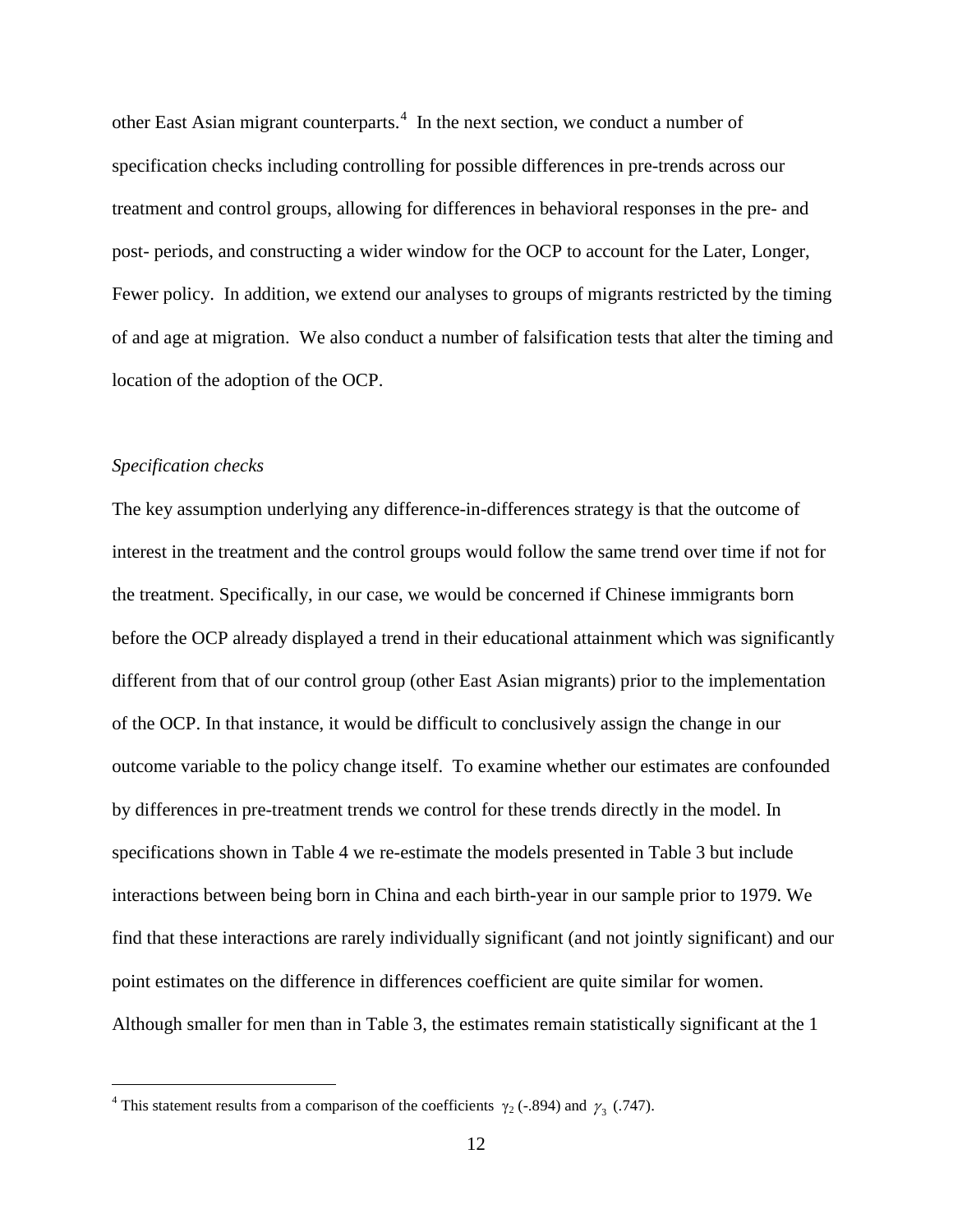percent level for both groups, indicating that pre-existing trends in educational attainment are not driving our results.

Researchers have expressed concern that if explanatory variables have different effects in the pre- and post-treatment periods, difference-in-differences models may attribute these differences to the treatment. To test the degree to which these post-treatment behavioral effects might be important, we allow the effect of all individual characteristics to vary for the post-OCP cohorts. These models, in which all explanatory variables are interacted with the post-OCP indicator, are shown in Table 5. There are some differences in the impact of personal characteristics for those born before and after the OCP particularly for men. Most importantly, the overall difference-in-differences estimators are remarkably consistent with our earlier results. This gives us confidence that our results are not driven by changes in the effects of the explanatory variables on education over time.

Another important specification check concerns the timing of the OCP. As noted earlier, the precursor to the OCP was the Later, Longer, Fewer policy and as Qian (2009) notes, one can effectively think of the OCP as beginning in 1976. To see how sensitive our results are to the changing social norms regarding family size that were being implemented during this time period, we drop individuals from our sample who were born in 1976, 1977, 1978 or 1979 resulting in a comparison of those born between 1970-1975 (pre-OCP cohorts) to the post-OCP cohorts born after 1979. The results from this change in specification are presented in Table 6. The results are remarkably similar to the baseline models in Table 3 in magnitude and statistical significance.

An additional concern is the possible impact of the Cultural Revolution in China which ended just before the OCP was enacted. Starting in 1966 and lasting for about a decade, this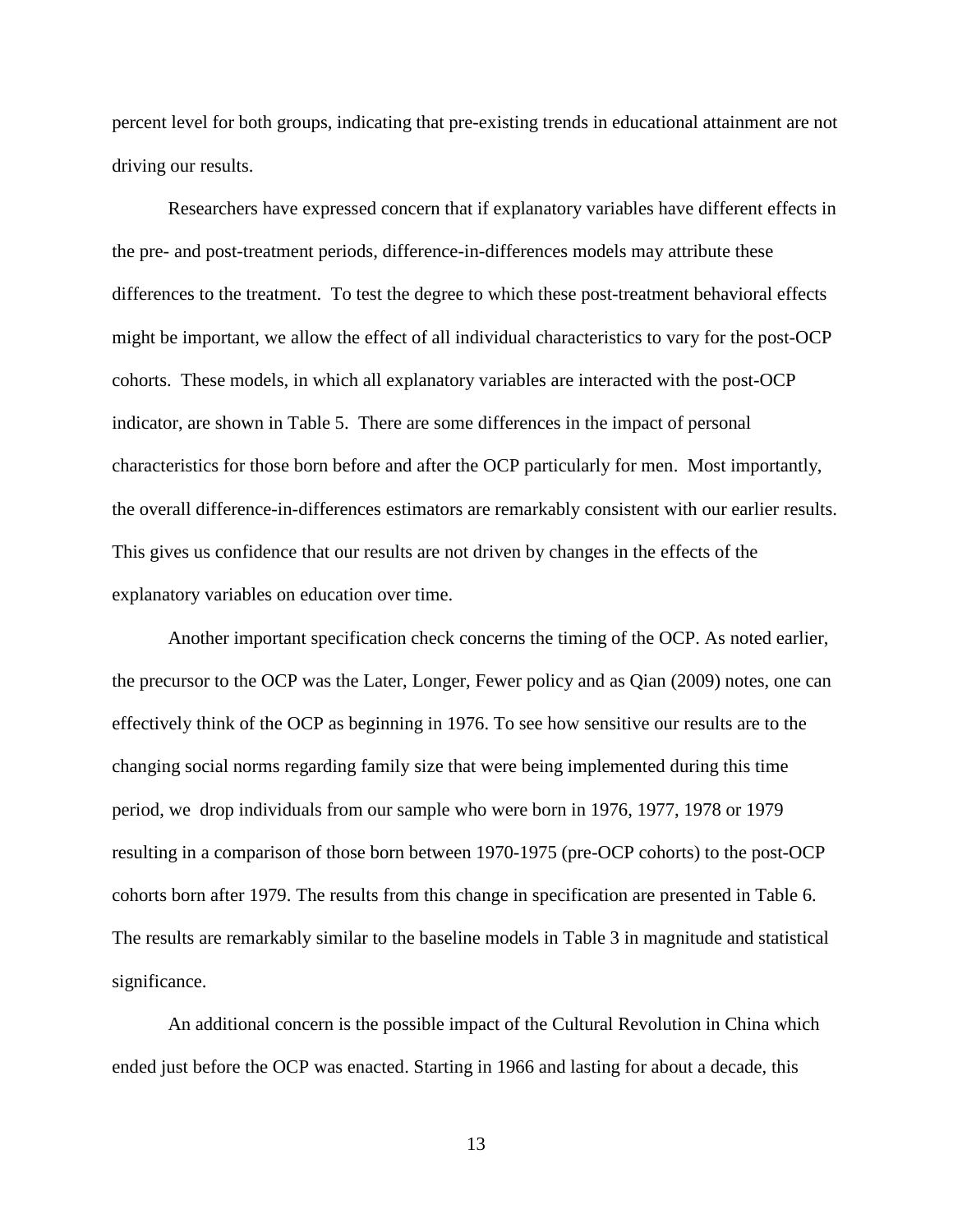movement had a tremendous impact on the educational system in China (Andreas, 2009). In the early months of the Cultural Revolution, schools and universities were closed. Primary and middle schools later gradually reopened, but all colleges and universities were closed until 1970, and most universities did not reopen until 1972. University entrance exams were cancelled and not reinstated until 1977. Because our outcome of interest is education, the timing of the Cultural Revolution, ending just as the Later, Longer, Fewer policy was starting, might confound our results. To be sure that this is not the case, we estimate our model on a sample of those born after 1970 so that their schooling experience in China (before migration) would not have been influenced by the Cultural Revolution. Our treatment remains the OCP. These results, shown in Table 7, make clear that the Cultural Revolution is not driving our findings. In particular, we still see a positive and significant impact of the OCP on the education of Chinese migrants to the U.S.

Immigration rules have changed over time in the U.S. To be sure that our educational differences are not driven by differing policies on who can migrate to the U.S. we re-estimate the baseline models shown in Table 3, restricting our sample to those who have migrated to the U.S. within the past 10 years. Our justification for this specification is that these more recent migrants face approximately the same immigration policies. These results are presented in Table 8 and are quite consistent with those in Table 3.

Because the theoretical explanation of the quantity-quality tradeoff involves investment decisions made by parents, we also estimate models limiting the sample to those who migrated between the ages of 10 and 17 (inclusive). By examining outcomes for individuals who migrated after the age of 10 we attempt to exclude individuals whose parents left China to have more children than allowed under the OCP. Individuals who migrated before the age of 18 were likely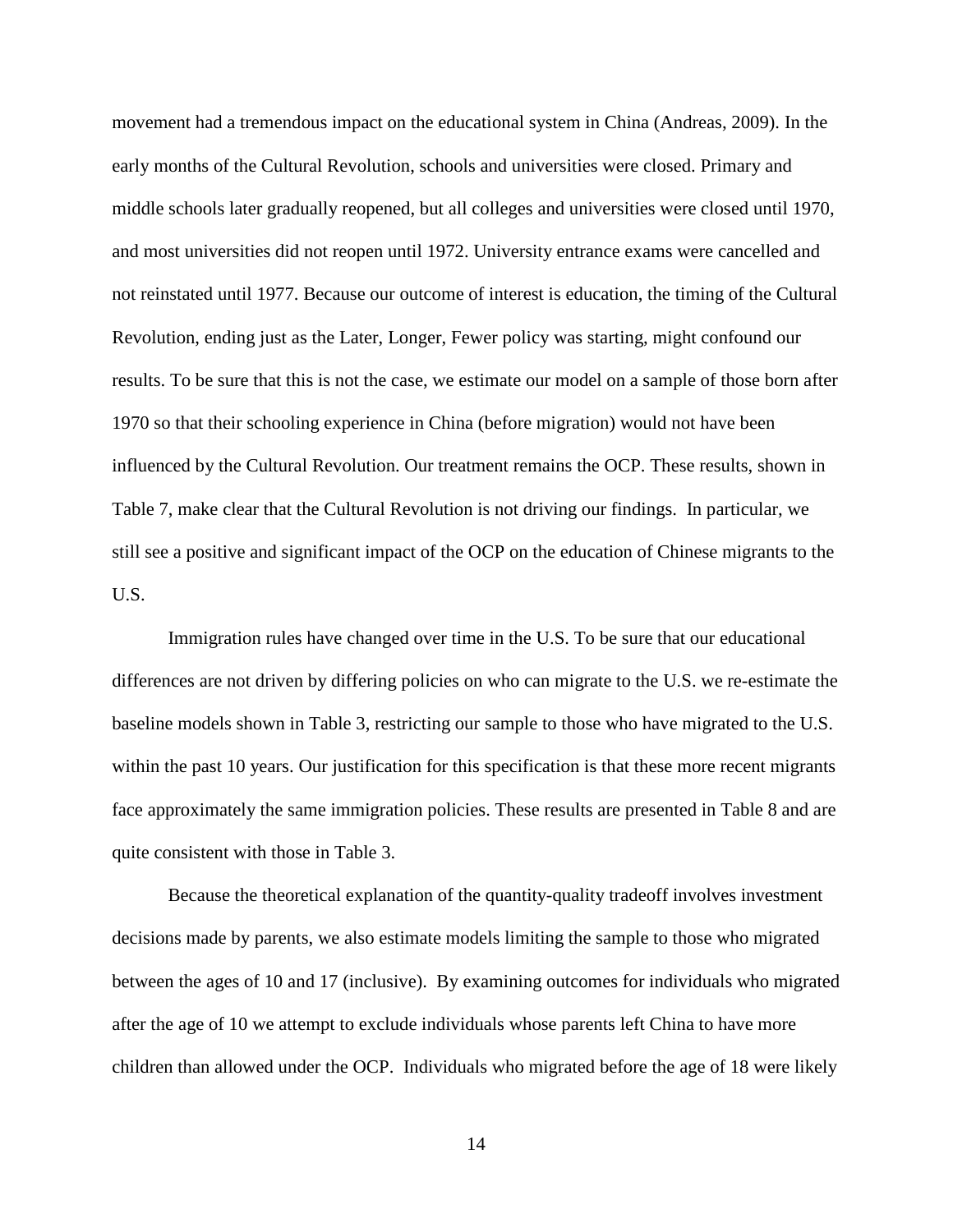to be accompanied by their parents. This increases the likelihood that parents were influential in decisions regarding educational attainment.

Estimates for the samples migrating between the ages of 10 and 17 are presented in Table 9. For men, we still see that Chinese male migrants who were born after the OCP obtain more education than their East Asian counterparts born after the OCP. However, we no longer see statistically significant results for women in this sample and the point estimates are now negative with larger standard errors (we would expect larger standard errors because the sample sizes are substantially smaller). These results suggest that Chinese women who come to the U.S. as children may have parents who recognize that their daughter's fertility is unconstrained and hence do not invest as much in their education.

### *Falsification Tests*

In this section of our paper, we present several falsification tests. The purpose of these tests is to bolster our claim that the OCP is driving our results. We first start with a model where we falsify the timing of the OCP. Specifically, we drop from our sample anyone born after 1973 and we classify those born after 1969 as born in our false OCP time frame. Similar to our preferred specification, we want to avoid confounding the effects of our false OCP with changes in cohort quality thus we now limit our age range to those under the age of 50. The results of this falsification test are presented in Table 10. We see that our point estimates are small, slightly negative and not statistically significant. We interpret these precise estimates as indicating that there is no effect on education of being born after 1969. These results give us confidence that our earlier results are capturing the effect of smaller family size on educational investment in an environment where fertility is not constrained.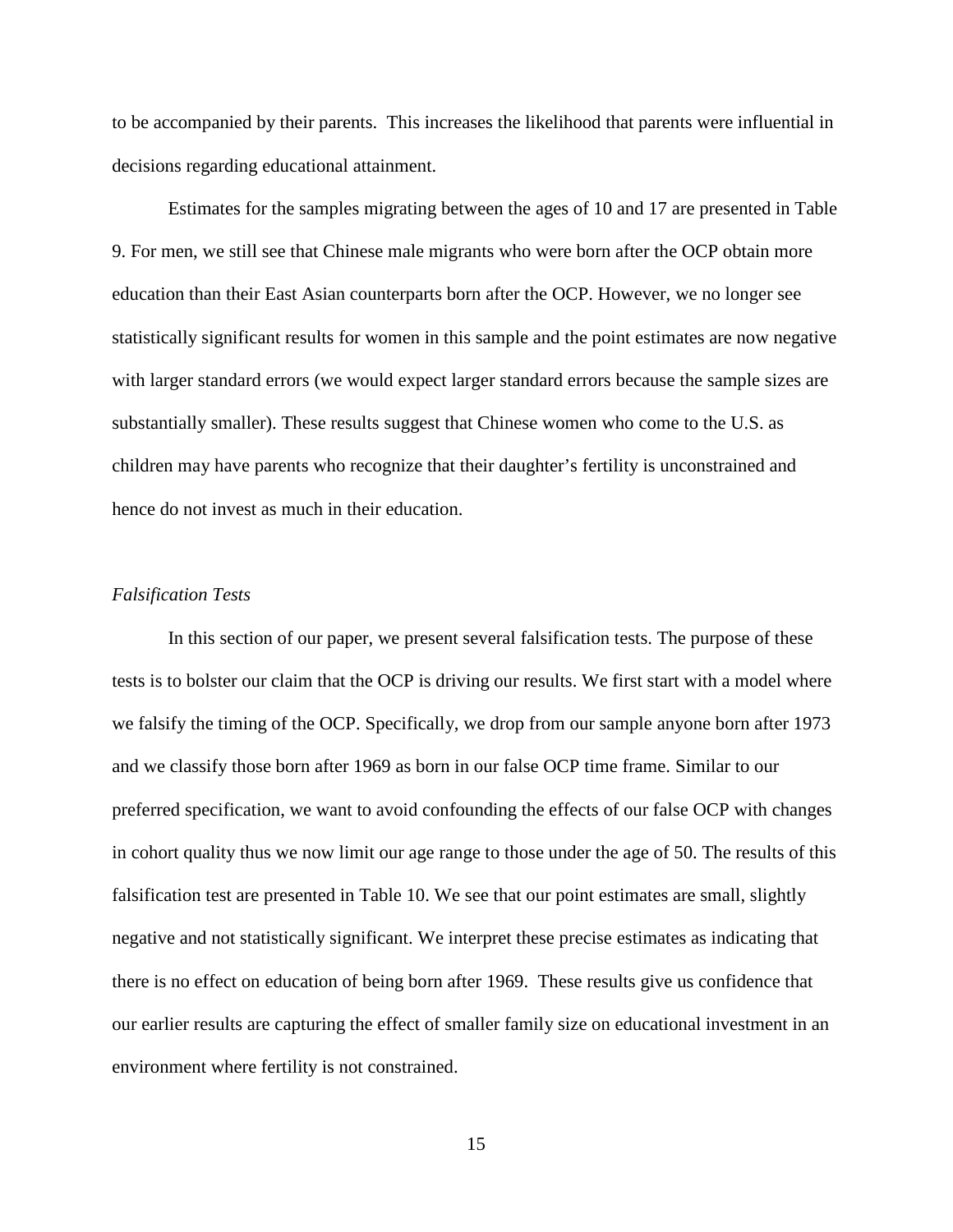The next falsification check we consider is an examination of India versus the other East Asian countries. India was experiencing declining fertility at the same time that China was but never adopted a formal OCP. In Table 11, we treat India as the "treatment" country experiencing the adoption of an OCP in 1979 and other East Asian countries as the control group. Chinese migrants are not included in this analysis. Interestingly, we find that in this case, Indians (the 'falsely' treated group) have significantly higher education than do other East Asians migrants in the post-OCP period. The effect sizes are smaller (about half the size of those when China is the treatment group) and significant.

The results in Table 11 lead us to consider India as an alternate control group and we present these results in Table 12. Despite the fact that both India and China were experiencing declining fertility at the same time, we see a significant positive effect of the OCP on the educational attainment of Chinese migrants compared to Indian migrants in the post OCP period. The point estimates are smaller but still statistically significant indicating that although China and India each experienced declining fertility over the relevant periods, differences in educational attainment for cohorts born before and after the introduction of the OCP in China are larger than differences in educational attainment for the same cohorts in India. This suggests that a sharper break in fertility associated with the OCP in China translated into significant increases in education among Chinese-born men and women who migrated to the U.S.

In other specification checks not shown in this paper, we also further restricted our age range to those aged 27 and above to allow the youngest in our sample to have completed graduate school. These results remain positive and significant for men although slightly smaller in magnitude. For women, we find a smaller coefficient which is not statistically significant. Finally, to address possible concerns that Japan is strikingly different from China and therefore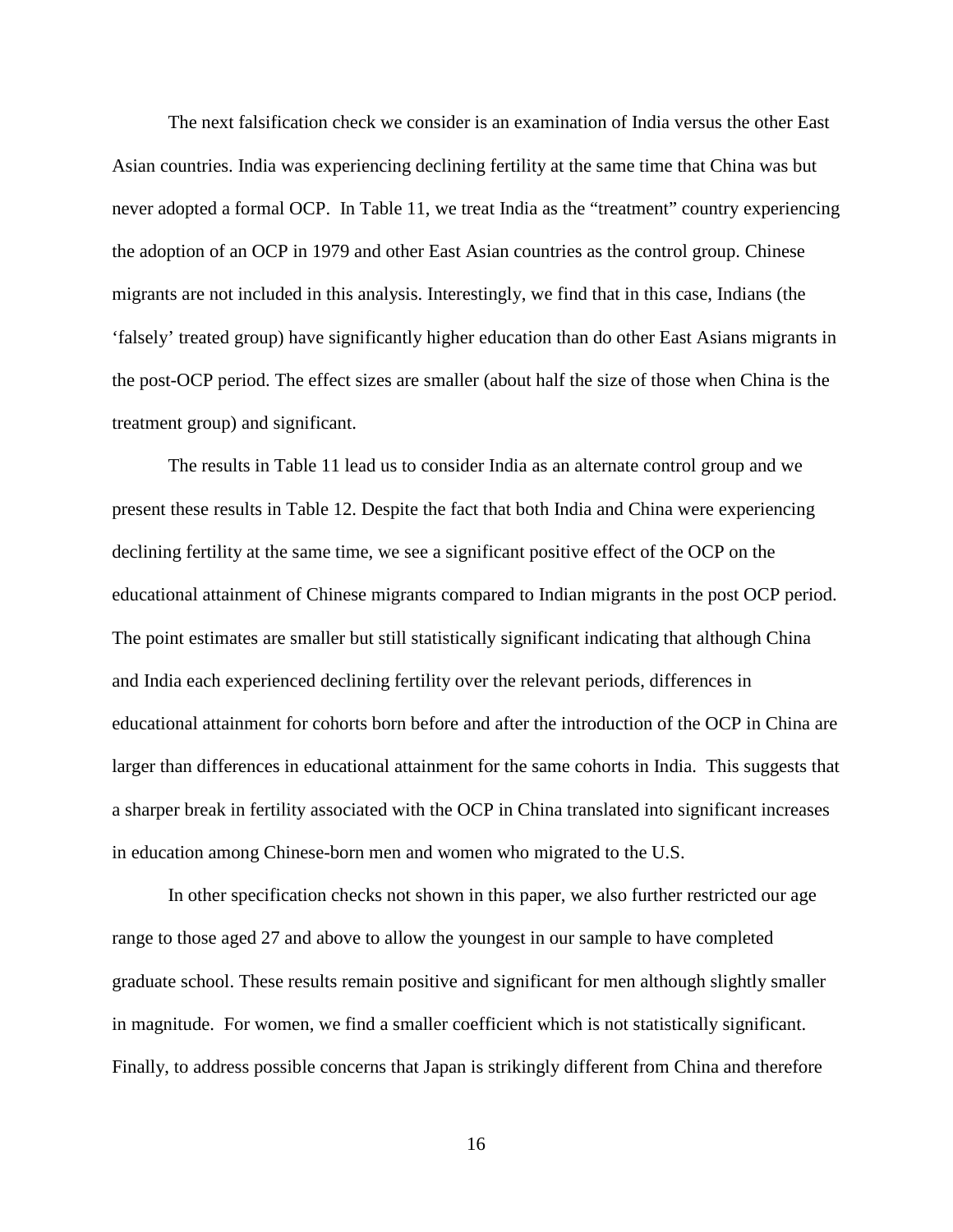not appropriate for inclusion in the control group, we eliminate Japanese migrants from the sample. The estimates from this exercise are remarkably similar to our baseline model shown in Tables 3. These results are available from the authors upon request.

### **Conclusion**

We use exogenous variation in fertility caused by China's OCP to test the quantity-quality trade off among Chinese migrants to the U.S. Our approach is novel in that we focus on migrants from China to the U.S. Using data from four years of the American Community Survey, we show that males born after the OCP who migrated from China obtain more education than their counter parts who migrated from other east Asian countries without an OCP. In our preferred specification they obtain about 5 percent more education than our control group. Our results are robust to numerous specification checks.

Because our empirical strategy involves estimating educational attainment for (young) adults born in China who migrated to the US, there are two possible concerns with our empirical strategy if we hope to interpret our estimates as indicators of a causal effect of family size on child quality for Chinese children. One is that the estimates may be biased due to endogeneity. The possible source of the endogeneity arises from the fact that there are three decisions that are potentially made simultaneously. Parents (or young adults, depending on the age at the time of migration) are making two decisions to invest in human capital – migration and educational attainment. These decisions are layered over an environment that might restrict fertility. Our strategy addresses these concerns in two ways. By conducting difference-in-differences analysis, we use other East Asian migrants as a control group. To the extent that migration alters or is correlated with the education decision, our estimates should net out this bias. In studies that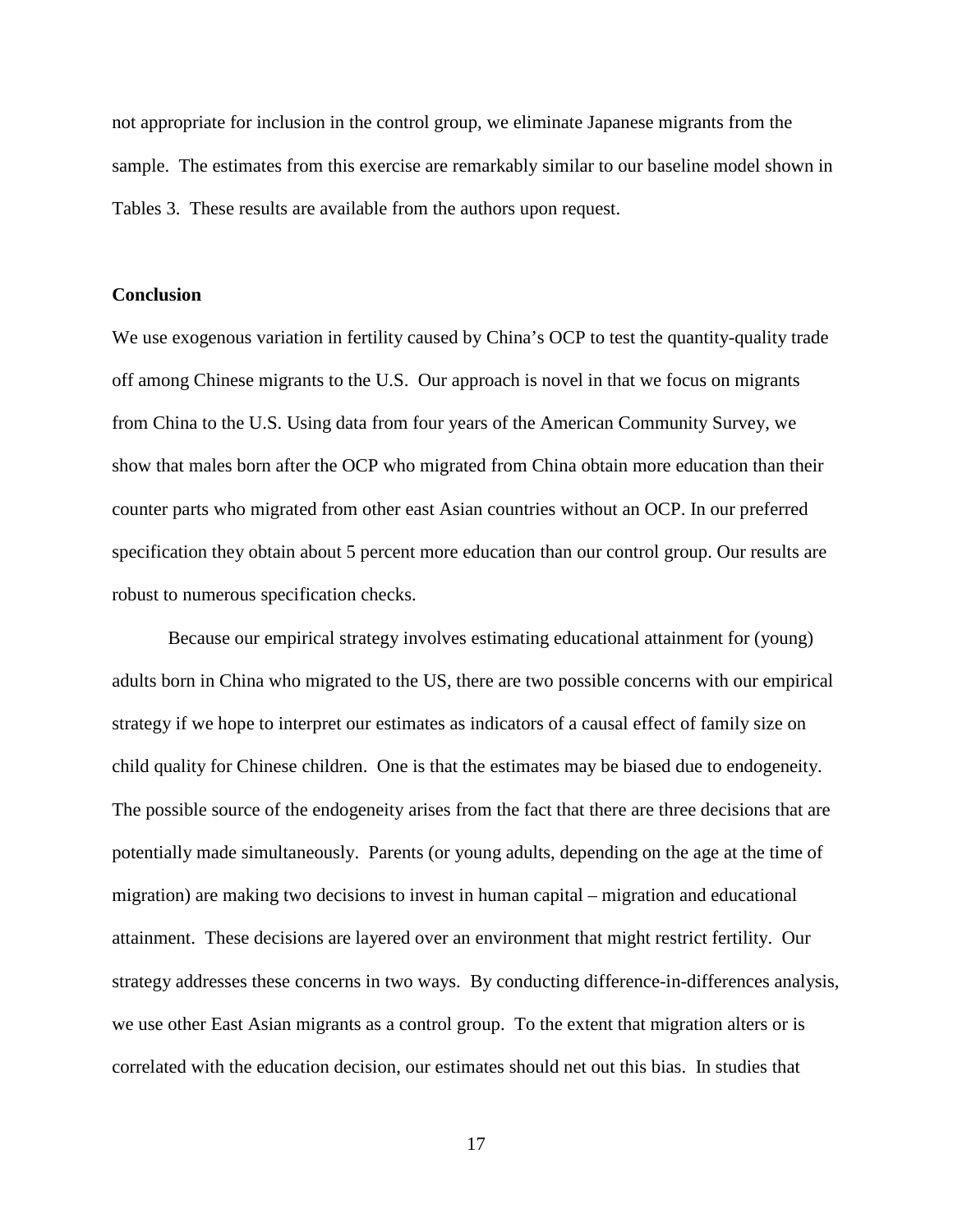examine the impact of quantity of children on quality using the OCP as an exogenous shift in family size for children who remain in China, education decisions for adolescents are made under an environment in which these children themselves are likely to be restricted to having only one child. Chinese adolescents who migrate to the US are under no such constraint. In that regard, these estimates represent the impact of number of siblings on education in an unconstrained fertility environment.

Another possible concern is that parents who choose to migrate to the US after the OCP may be those most interested in having additional children. However to the extent that increased fertility dampens the demand for education, the bias introduced by this sample selection should work against finding significant increases in education for post OCP birth cohorts.

As noted earlier, our identification strategy is predicated on the assumption that the OCP would be binding for those who do not migrate. However, we cannot tell whether our migrants came from an urban or a rural area in China thus we cannot know for sure if they would be subject to the OCP had they not left China. Additionally, we cannot control for parental education nor can we control for birth order. Black et al., 2005 found evidence that the quantityquality tradeoff disappeared when controlling for birth order using a sample of Norwegians. However, given that our identification strategy suggests that these migrants do not have siblings since their parents were subject to the OCP, this is not likely to be a primary concern for our analysis.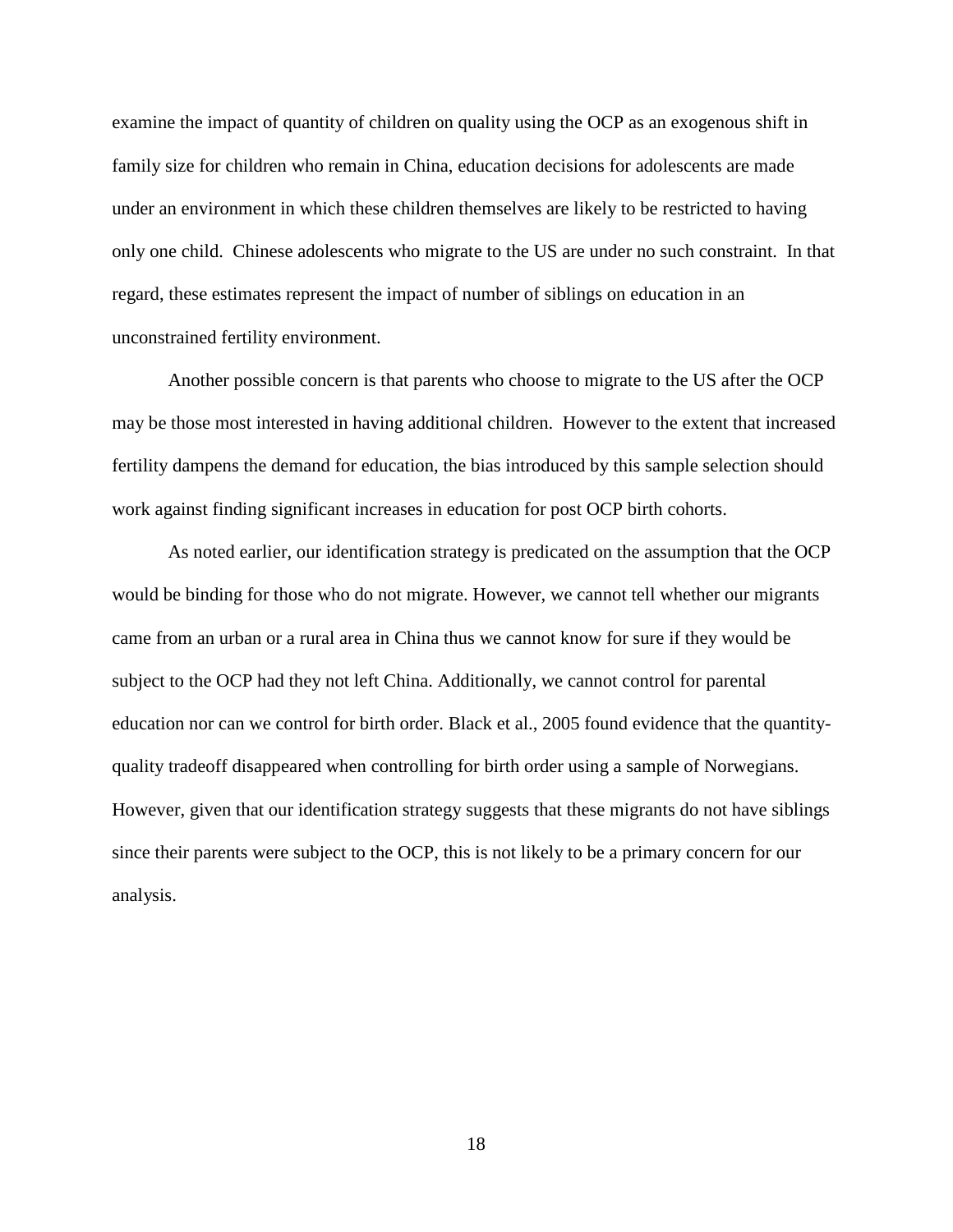### **References**

Andreas, Joel. (2009). *[Rise of the Red Engineers: The Cultural Revolution and the Origins of](http://books.google.co.uk/books?id=iRr8GOrCLgkC&pg=PA164%23v=onepage&q&f=false)  [China's New Class](http://books.google.co.uk/books?id=iRr8GOrCLgkC&pg=PA164%23v=onepage&q&f=false)*. Stanford: Stanford University Press. p. 164[.ISBN](http://en.wikipedia.org/wiki/International_Standard_Book_Number) [978-0804760782.](http://en.wikipedia.org/wiki/Special:BookSources/978-0804760782)

Angrist, J., Lavy, V. and A. Schlosser. (2010). Multiple experiments for the causal link between the quantity and quality of children. *Journal of Labor Economics*, *28*(4), 773-824.

Becker, Gary S. and H. Gregg Lewis. (1973) . On the interaction between the quantity and quality of children. *The Journal of Political Economy*, 81(2) Part 2, Mar.-Apr.,S279-S288.

Becker, G. S. and N. Tomes. (1976). Child Endowments and the Quantity and Quality of Children. *Journal of Political Economy*, 84(4):S143-S162.

Black, Sandra E., Paul G. Devereux, and Kjell G. Salvanes. (2005). The More the Merrier? The Effect of Family Composition on Children's Education. *Quarterly Journal of Economics*, 120(2): 669–700.

Borjas, George J. (1985). Assimilation, Changes in Cohort Quality, and the Earnings of Immigrants. *Journal of Labor Economics,* 3(4): 463-89.

Cai, Yong. (2010). [China's Below-Replacement Fertility: Government Policy or Socioeconomic](http://dx.doi.org/10.1111/j.1728-4457.2010.00341.x)  [Development?](http://dx.doi.org/10.1111/j.1728-4457.2010.00341.x) *Population and Development Review* 36(3)3: 419-40.

CIA. (2014). The World Factbook. Available at: [https://www.cia.gov/library/publications/the](https://www.cia.gov/library/publications/the-world-factbook/fields/2018.html)[world-factbook/fields/2018.html.](https://www.cia.gov/library/publications/the-world-factbook/fields/2018.html) Last accessed on July 17, 2014.

Hesketh, T., Lu, L. and Z.W. Xing. (2005). The effect of China's one-child family policy after 25 years. *New England Journal of Medicine*, *353*(11), 1171-1176.

Islam, A. and R. Smyth. (2015). Do Fertility Control Policies Affect Health in Old Age? Evidence From China's One‐child Experiment. *Health economics*. *24*(5), 601-616.

Lee, J. (2008). Sibling size and investment in children's education: An Asian instrument. *Journal of Population Economics*, *21*(4), 855-875.

Li, H., Zhang, J. and Y. Zhu. (2008). The quantity-quality trade-off of children in a developing country: Identification using Chinese twins. *Demography*, *45*(1), 223-243.

Liu, H. (2014). The quality–quantity trade-off: evidence from the relaxation of China's one-child policy. *Journal of Population Economics*, *27*(2), 565-602.

Millimet,D. L. and L. Wang, (2011). Is the quantity-quality trade-off a trade-off for all, none, or some? *Economic Development and Cultural Change*, *60*(1), 155-195.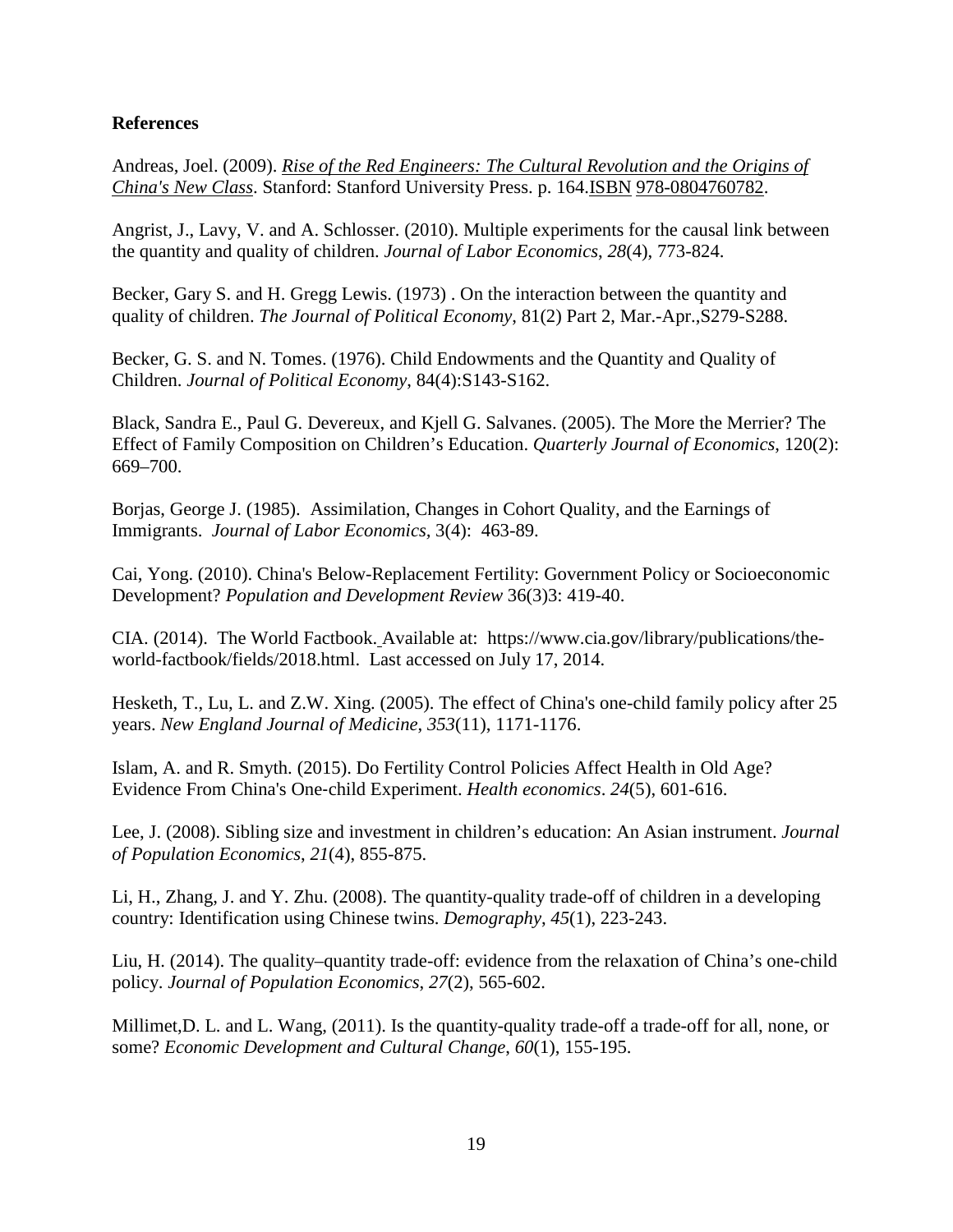Peters, C., D. I. Rees and R. Hernández-Julián, R. (2013). The trade-off between family size and child health in rural Bangladesh. *Eastern Economic Journal*, *40*(1), 71-95.

Ponczek, V. and A.P. Souza. (2012). New evidence of the causal effect of family size on child quality in a developing country. *Journal of Human Resources*, *47*(1), 64-106.

Qian, N. (2009). Quantity-quality and the one child policy: The only-child disadvantage in school enrollment in rural China (No. w14973). National Bureau of Economic Research.

Rosenzweig, M. R. and J. Zhang. (2009). Do population control policies induce more human capital investment? Twins, birth weight and China's "one-child" policy. *The Review of Economic Studies*, *76*(3), 1149-1174.

Settles, B. H., X. Sheng, Y. Zang, and J. Zhao. (2013). The one-child policy and its impact on Chinese families. In *International Handbook of Chinese Families* (pp. 627-646). Springer New York.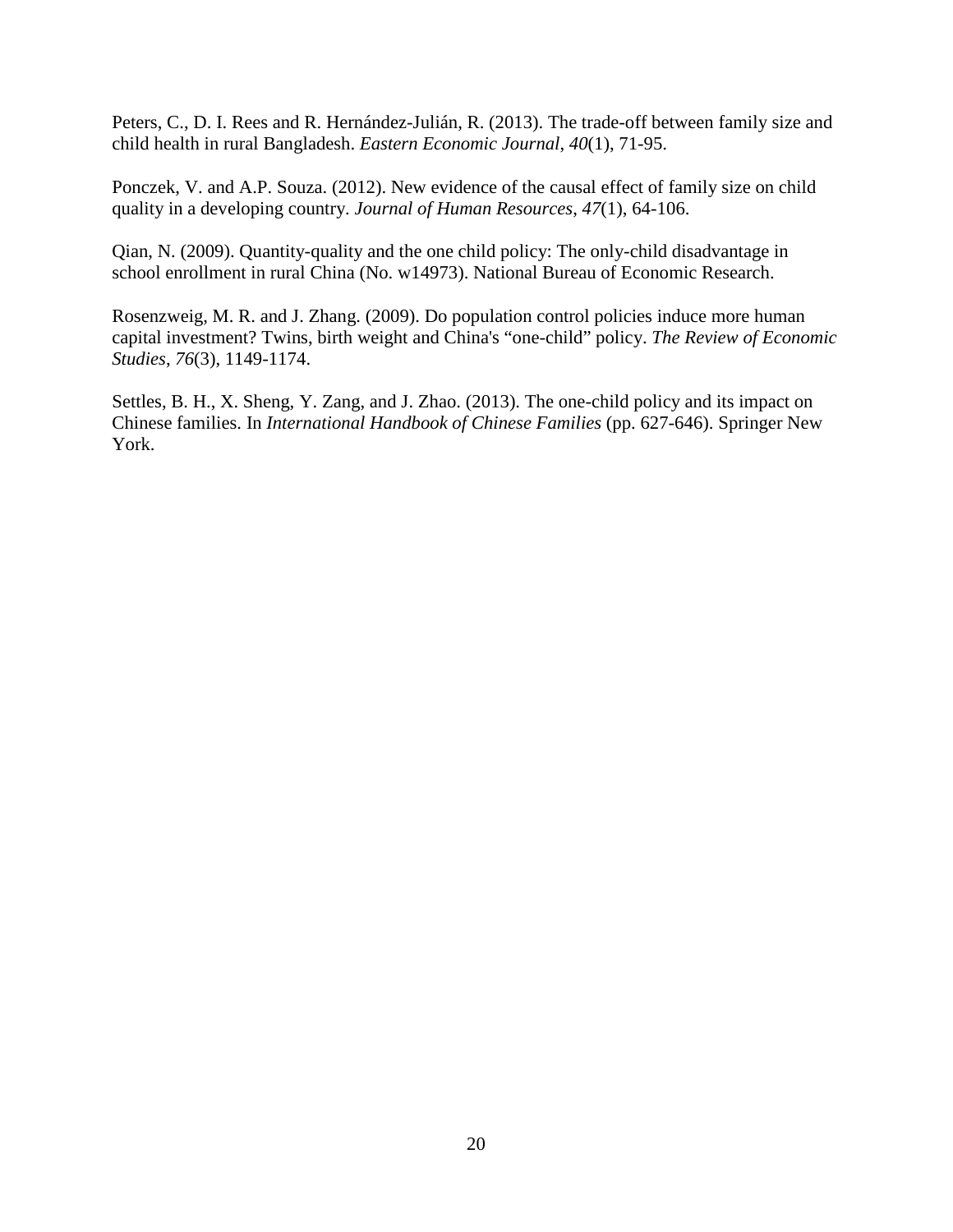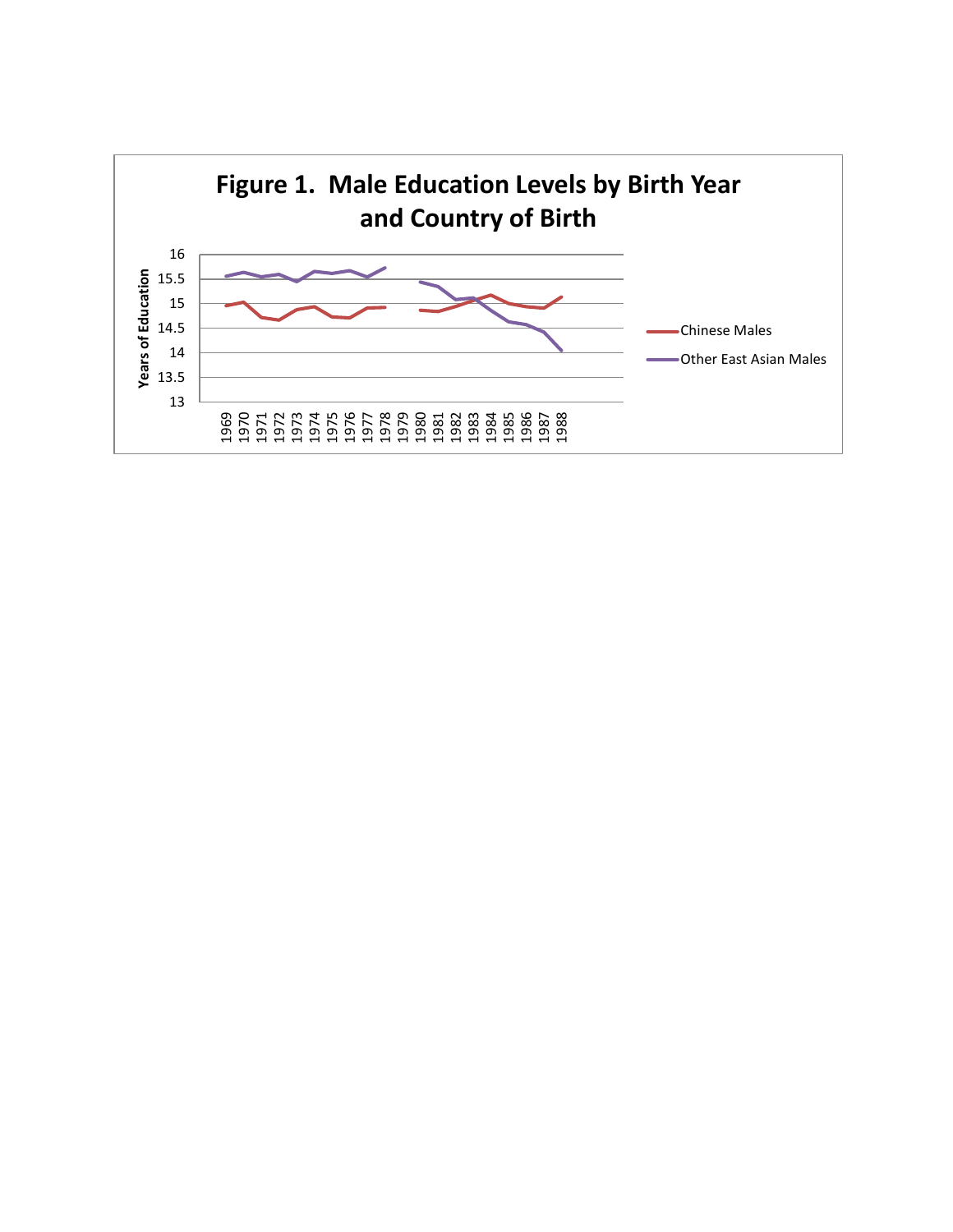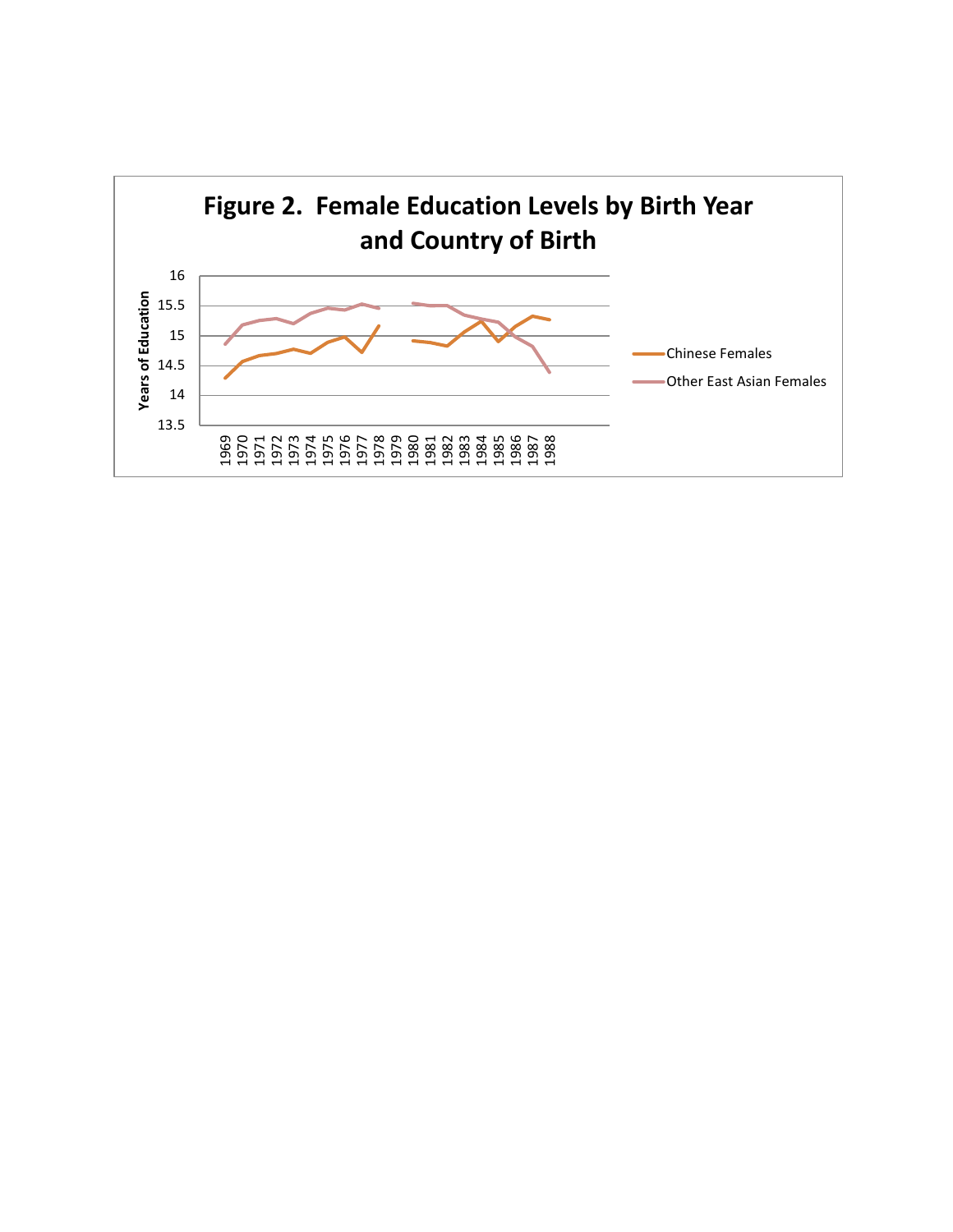|                                     |            | <b>China</b> | <b>East Asia</b> |         | India      |         | East Asia, No Japan |             |
|-------------------------------------|------------|--------------|------------------|---------|------------|---------|---------------------|-------------|
| <b>Variable</b>                     | <b>Pre</b> | Post         | <b>Pre</b>       | Post    | <b>Pre</b> | Post    | Pre                 | <b>Post</b> |
| <b>Years of education completed</b> | 14.85      | 14.99        | 15.61            | 15.00   | 16.12      | 15.94   | 15.61               | 14.97       |
|                                     | (2.81)     | (2.41)       | (1.78)           | (1.84)  | (1.52)     | (1.56)  | (1.77)              | (1.85)      |
| Age                                 | 36.14      | 27.10        | 36.09            | 27.59   | 35.53      | 27.80   | 36.08               | 27.58       |
|                                     | (2.82)     | (2.30)       | (2.79)           | (2.31)  | (2.78)     | (2.28)  | (2.80)              | (2.31)      |
| <b>Years in the United States</b>   | 12.85      | 7.98         | 17.04            | 13.45   | 10.73      | 6.63    | 18.33               | 14.10       |
|                                     | (7.72)     | (7.11)       | (11.21)          | (9.35)  | (7.05)     | (6.32)  | (10.92)             | (9.25)      |
| U.S. citizen                        | 0.37       | 0.30         | 0.50             | 0.51    | 0.31       | 0.20    | 0.57                | 0.55        |
| <b>Married</b>                      | 0.82       | 0.35         | 0.70             | 0.23    | 0.90       | 0.48    | 0.69                | 0.22        |
| Separated/divorced or widowed       | 0.04       | 0.02         | 0.04             | 0.02    | 0.02       | 0.01    | 0.04                | 0.02        |
| <b>Year of birth</b>                | 1974.26    | 1983.69      | 1974.25          | 1983.07 | 1974.83    | 1982.92 | 1974.26             | 1983.06     |
|                                     | (2.83)     | (2.36)       | (2.84)           | (2.29)  | (2.78)     | (2.20)  | (2.84)              | (2.29)      |
| <b>Observations</b>                 | 4102       | 2853         | 5439             | 3079    | 8802       | 5088    | 4612                | 2734        |

**Table 1: Sample means - American Community Survey 2009-2012: Male Immigrants Age 24-40** 

Standard deviations of continuous variables in parentheses

East Asia includes Japan, S. Korea, Hong Kong and Taiwan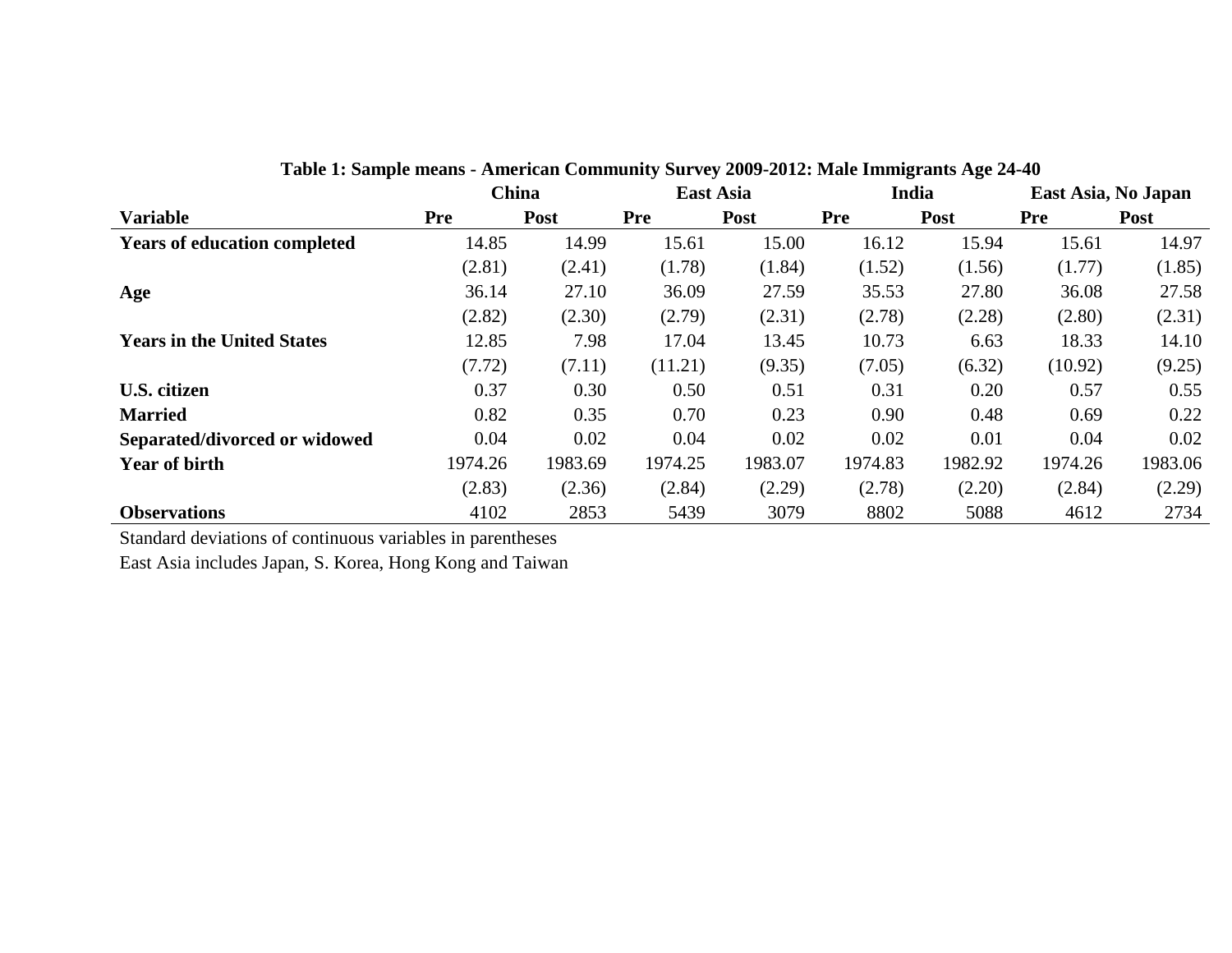|                                     |         | China   | <b>East Asia</b> |         | India      |         | East Asia, No Japan |         |
|-------------------------------------|---------|---------|------------------|---------|------------|---------|---------------------|---------|
| <b>Variable</b>                     | Pre     | Post    | <b>Pre</b>       | Post    | <b>Pre</b> | Post    | <b>Pre</b>          | Post    |
| <b>Years of education completed</b> | 14.80   | 15.03   | 15.34            | 15.32   | 15.87      | 15.93   | 15.43               | 15.38   |
|                                     | (2.64)  | (2.33)  | (1.78)           | (1.67)  | (1.68)     | (1.56)  | (1.79)              | (1.66)  |
| Age                                 | 36.16   | 27.41   | 36.03            | 27.66   | 35.31      | 27.85   | 36.00               | 27.64   |
|                                     | (2.80)  | (2.30)  | (2.79)           | (2.28)  | (2.89)     | (2.21)  | (2.81)              | (2.27)  |
| <b>Years in the United States</b>   | 11.56   | 7.26    | 16.01            | 12.64   | 11.42      | 6.28    | 17.53               | 13.52   |
|                                     | (7.28)  | (6.20)  | (11.03)          | (9.53)  | (7.15)     | (6.19)  | (11.14)             | (9.60)  |
| U.S. citizen                        | 0.42    | 0.30    | 0.48             | 0.46    | 0.44       | 0.22    | 0.57                | 0.52    |
| <b>Married</b>                      | 0.84    | 0.53    | 0.77             | 0.40    | 0.93       | 0.81    | 0.76                | 0.38    |
| Separated/divorced or widowed       | 0.06    | 0.02    | 0.06             | 0.02    | 0.03       | 0.01    | 0.06                | 0.02    |
| <b>Year of birth</b>                | 1974.23 | 1983.40 | 1974.31          | 1983.00 | 1975.02    | 1982.85 | 1974.33             | 1983.00 |
|                                     | (2.85)  | (2.32)  | (2.83)           | (2.22)  | (2.84)     | (2.16)  | (2.84)              | (2.20)  |
| <b>Observations</b>                 | 5489    | 3395    | 8043             | 4098    | 7893       | 5813    | 6389                | 3491    |

**Table 2: Sample means – American Community Survey 2009-2012: Female Immigrants Age 24-40** 

Standard deviations of continuous variables in parentheses

East Asia includes Japan, S. Korea, Hong Kong and Taiwan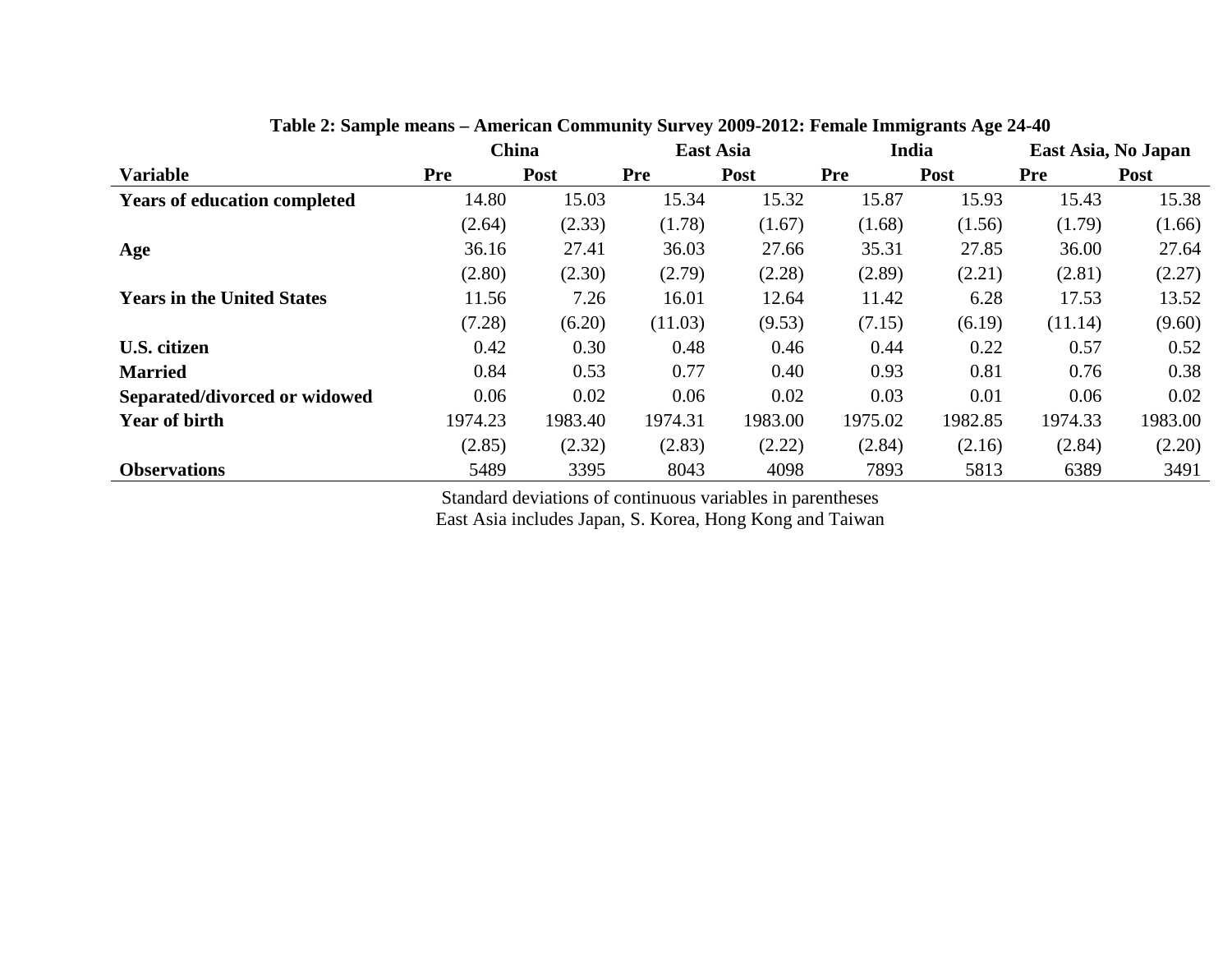| Table 5: Determinants of Equication - China versus quier East Asian Countries |             |                    |             |                                 |                               |             |
|-------------------------------------------------------------------------------|-------------|--------------------|-------------|---------------------------------|-------------------------------|-------------|
|                                                                               | (1)         | (2)                | (3)         | (4)                             | (5)                           | (6)         |
| <b>VARIABLES</b>                                                              | males       | females            | males       | females                         | males                         | females     |
|                                                                               |             |                    |             |                                 |                               |             |
| Born post-OCP*born in China                                                   | $0.745***$  | $0.263***$         | $0.784***$  | $0.269***$                      | $0.747***$                    | $0.264***$  |
|                                                                               | (0.059)     | (0.048)            | (0.059)     | (0.047)                         | (0.057)                       | (0.045)     |
| Born in China                                                                 | $-0.751***$ | $-0.549***$        | $-0.748***$ | $-0.542***$                     | $-0.894***$                   | $-0.466***$ |
|                                                                               | (0.048)     | (0.038)            | (0.048)     | (0.038)                         | (0.045)                       | (0.039)     |
| Born post-OCP                                                                 | $-0.610***$ | $-0.023$           | $-0.354***$ | $-0.061$                        | $-0.301***$                   | $-0.051$    |
|                                                                               | (0.045)     | (0.033)            | (0.081)     | (0.054)                         | (0.081)                       | (0.054)     |
| Age                                                                           |             |                    | $0.402***$  | $0.420***$                      | $0.373***$                    | $0.495***$  |
|                                                                               |             |                    | (0.060)     | (0.044)                         | (0.058)                       | (0.045)     |
| Age squared                                                                   |             |                    | $-0.006***$ | $-0.007***$                     | $-0.005***$                   | $-0.008***$ |
|                                                                               |             |                    | (0.001)     | (0.001)                         | (0.001)                       | (0.001)     |
| Years in the United States                                                    |             |                    |             |                                 | $-0.023***$                   | $0.015***$  |
|                                                                               |             |                    |             |                                 | (0.003)                       | (0.002)     |
| Not U.S. citizen                                                              |             |                    |             |                                 | $-0.100$                      | $-0.311***$ |
|                                                                               |             |                    |             |                                 | (0.064)                       | (0.042)     |
| Married                                                                       |             |                    |             |                                 | $0.278***$                    | $-0.268***$ |
|                                                                               |             |                    |             |                                 | (0.047)                       | (0.039)     |
| Separated/divorced or widowed                                                 |             |                    |             |                                 | $-0.789***$                   | $-0.911***$ |
|                                                                               |             |                    |             |                                 | (0.127)                       | (0.093)     |
| Constant                                                                      | 15.605***   | 15.344***          | 8.717***    | 8.874 ***                       | 9.397***                      | 7.626***    |
|                                                                               | (0.024)     | (0.019)            | (1.011)     | (0.716)                         | (0.968)                       | (0.741)     |
|                                                                               |             |                    |             |                                 |                               |             |
| Observations                                                                  | 15,264      | 20,784             | 15,264      | 20,784                          | 15,264                        | 20,784      |
| R-squared                                                                     | 0.021       | 0.012              | 0.024       | 0.017                           | 0.047                         | 0.028       |
| $\mathbf{1}$<br>$1 \quad 1$<br>$\mathbf{r}$ $\mathbf{r}$                      |             | $\mathbf{\bar{n}}$ |             | $\cdot$ $\cdot$ $\cdot$ $\cdot$ | $\mathcal{C}$ 1 $\mathcal{C}$ |             |

Bootstrapped standard errors in parentheses. Dependent variable is years of education. East Asia includes S. Korea, Japan, Taiwan and Hong Kong.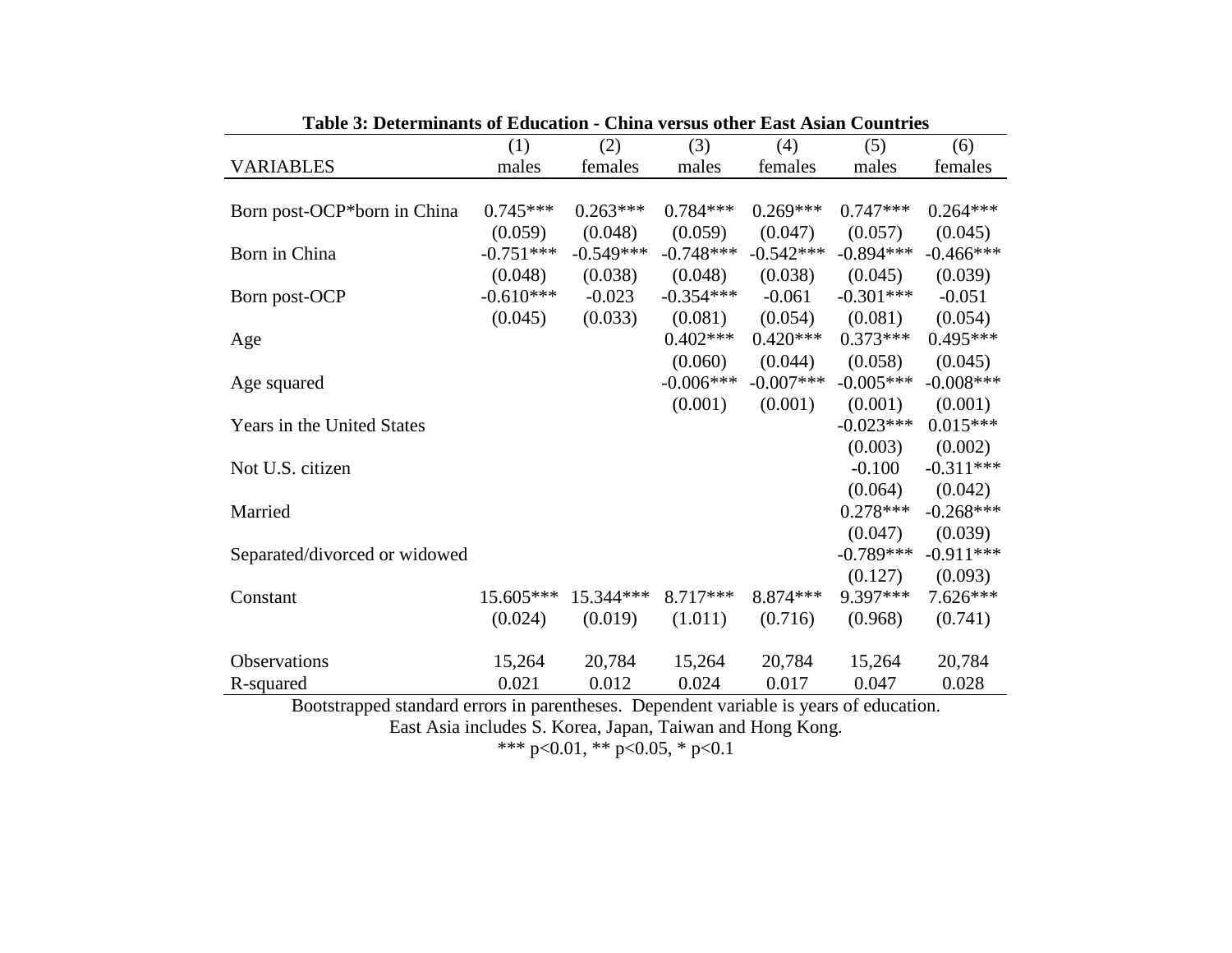| Table 4. Determinants of Education - China Versus Other East Asian Countries Controlling for Tre-trends |             |             |             |             |             |             |
|---------------------------------------------------------------------------------------------------------|-------------|-------------|-------------|-------------|-------------|-------------|
|                                                                                                         | (1)         | (2)         | (3)         | (4)         | (5)         | (6)         |
| <b>VARIABLES</b>                                                                                        | males       | females     | males       | females     | males       | females     |
|                                                                                                         |             |             |             |             |             |             |
| Born post-OCP*born in China                                                                             | $0.568***$  | $0.303***$  | $0.571***$  | $0.353***$  | $0.515***$  | $0.345***$  |
|                                                                                                         | (0.131)     | (0.094)     | (0.132)     | (0.095)     | (0.131)     | (0.095)     |
| Born in China                                                                                           | $-0.573***$ | $-0.589***$ | $-0.534***$ | $-0.625***$ | $-0.661***$ | $-0.547***$ |
|                                                                                                         | (0.127)     | (0.099)     | (0.128)     | (0.100)     | (0.129)     | (0.100)     |
| Born post-OCP                                                                                           | $-0.610***$ | $-0.023$    | $-0.340***$ | $-0.069$    | $-0.275***$ | $-0.062$    |
|                                                                                                         | (0.045)     | (0.033)     | (0.083)     | (0.052)     | (0.082)     | (0.052)     |
| Born in China * 1970                                                                                    | 0.004       | $-0.184$    | 0.053       | 0.090       | $-0.004$    | 0.117       |
|                                                                                                         | (0.242)     | (0.166)     | (0.249)     | (0.171)     | (0.249)     | (0.173)     |
| Born in China * 1971                                                                                    | $-0.306$    | $-0.083$    | $-0.279$    | 0.148       | $-0.344$    | 0.155       |
|                                                                                                         | (0.213)     | (0.160)     | (0.219)     | (0.165)     | (0.225)     | (0.162)     |
| Born in China * 1972                                                                                    | $-0.361*$   | $-0.049$    | $-0.354*$   | 0.137       | $-0.404**$  | 0.141       |
|                                                                                                         | (0.191)     | (0.168)     | (0.195)     | (0.169)     | (0.191)     | (0.169)     |
| Born in China * 1973                                                                                    | $-0.147$    | 0.025       | $-0.190$    | 0.119       | $-0.206$    | 0.125       |
|                                                                                                         | (0.162)     | (0.120)     | (0.165)     | (0.123)     | (0.161)     | (0.124)     |
| Born in China * 1974                                                                                    | $-0.087$    | $-0.046$    | $-0.156$    | $-0.021$    | $-0.155$    | $-0.026$    |
|                                                                                                         | (0.185)     | (0.130)     | (0.189)     | (0.131)     | (0.189)     | (0.131)     |
| Born in China * 1975                                                                                    | $-0.295$    | 0.139       | $-0.382**$  | 0.104       | $-0.390**$  | 0.085       |
|                                                                                                         | (0.185)     | (0.159)     | (0.190)     | (0.159)     | (0.188)     | (0.159)     |
| Born in China * 1976                                                                                    | $-0.316*$   | 0.230       | $-0.408**$  | 0.151       | $-0.399**$  | 0.125       |
|                                                                                                         | (0.171)     | (0.149)     | (0.175)     | (0.147)     | (0.177)     | (0.149)     |
| Born in China * 1977                                                                                    | $-0.115$    | $-0.029$    | $-0.201$    | $-0.142$    | $-0.203$    | $-0.150$    |
|                                                                                                         | (0.213)     | (0.160)     | (0.214)     | (0.161)     | (0.212)     | (0.155)     |
| Born in China * 1978                                                                                    | $-0.104$    | $0.413***$  | $-0.171$    | $0.278**$   | $-0.180$    | $0.276**$   |
|                                                                                                         | (0.190)     | (0.134)     | (0.192)     | (0.133)     | (0.185)     | (0.130)     |
| <b>Observations</b>                                                                                     | 15,264      | 20,784      | 15,264      | 20,784      | 15,264      | 20,784      |
| R-squared                                                                                               | 0.022       | 0.014       | 0.025       | 0.018       | 0.048       | 0.028       |

**Table 4: Determinants of Education - China Versus Other East Asian Countries Controlling for Pre-trends**

East Asia includes S. Korea, Japan, Taiwan and Hong Kong.

\*\*\* p<0.01, \*\* p<0.05, \* p<0.1. These models include the same controls as listed in the corresponding columns of table 3.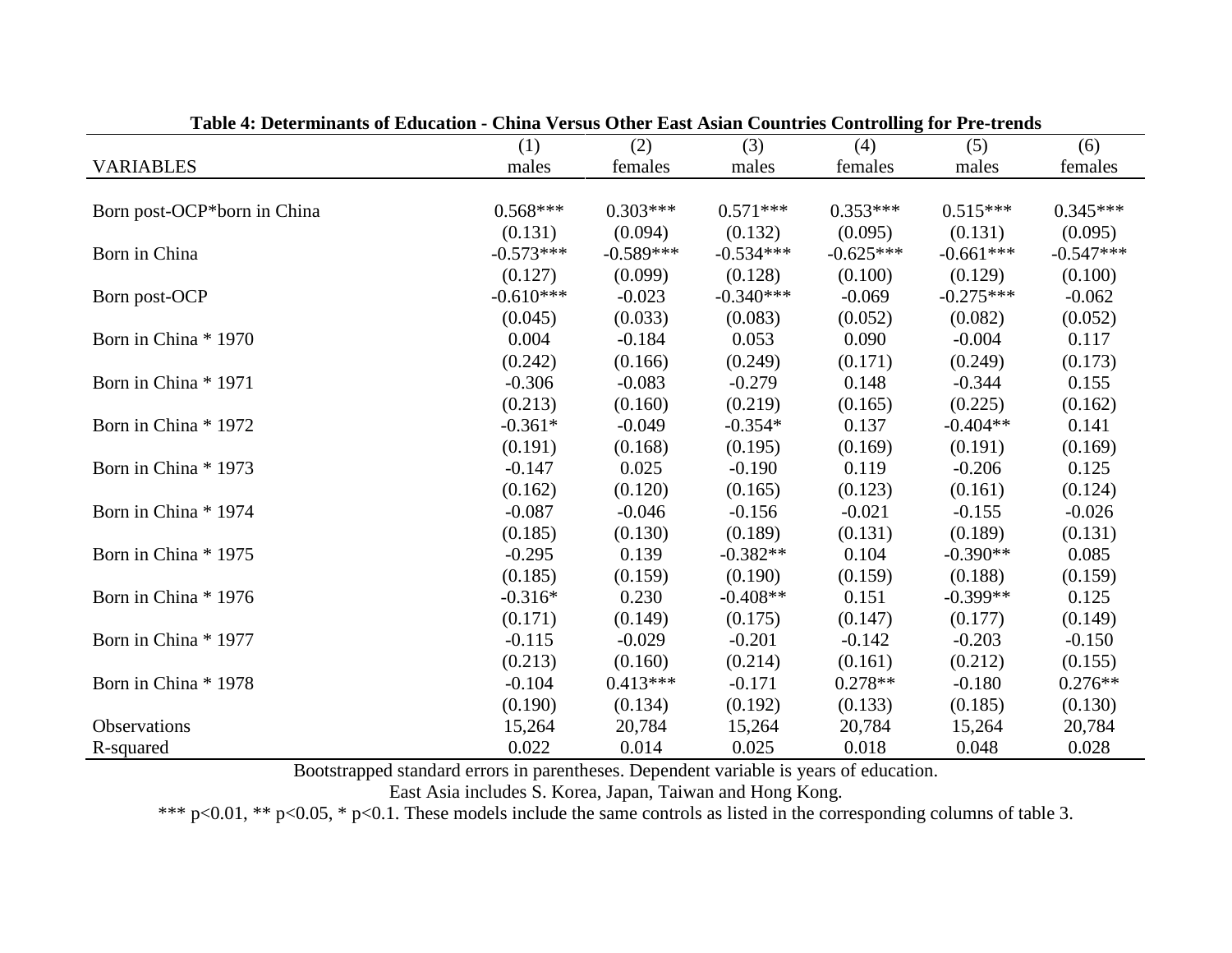|                                           | (1)          | (2)         | (3)          | (4)         |
|-------------------------------------------|--------------|-------------|--------------|-------------|
| <b>VARIABLES</b>                          | males        | females     | males        | females     |
|                                           |              |             |              |             |
| Born post-OCP*born in China               | $0.789***$   | $0.268***$  | $0.724***$   | $0.203***$  |
|                                           | (0.059)      | (0.048)     | (0.058)      | (0.046)     |
| Born in China                             | $-0.750***$  | $-0.541***$ | $-0.889***$  | $-0.454***$ |
|                                           | (0.048)      | (0.037)     | (0.044)      | (0.037)     |
| Born post-OCP                             | $-13.187***$ | 4.588       | $-14.678***$ | 1.973       |
|                                           | (4.852)      | (4.717)     | (4.779)      | (4.616)     |
| Age                                       | $-0.066$     | $0.722***$  | $-0.100$     | $0.682***$  |
|                                           | (0.207)      | (0.171)     | (0.197)      | (0.172)     |
| Age squared                               | 0.001        | $-0.011***$ | 0.001        | $-0.010***$ |
|                                           | (0.003)      | (0.002)     | (0.003)      | (0.002)     |
| Years in the United States                |              |             | $-0.014***$  | $0.023***$  |
|                                           |              |             | (0.004)      | (0.003)     |
| U.S. citizen                              |              |             | $-0.245***$  | $-0.360***$ |
|                                           |              |             | (0.069)      | (0.050)     |
| Married                                   |              |             | $0.401***$   | $-0.032$    |
|                                           |              |             | (0.049)      | (0.057)     |
| Separated/divorced or widowed             |              |             | $-0.763***$  | $-0.625***$ |
|                                           |              |             | (0.134)      | (0.105)     |
| Age*born post OCP                         | $0.791**$    | $-0.242$    | 0.899***     | $-0.080$    |
|                                           | (0.319)      | (0.309)     | (0.314)      | (0.302)     |
| Age squared* born post OCP                | $-0.012**$   | 0.003       | $-0.014***$  | 0.001       |
|                                           | (0.005)      | (0.005)     | (0.005)      | (0.005)     |
| Years in the U.S.* born post OCP          |              |             | $-0.030***$  | $-0.027***$ |
|                                           |              |             | (0.005)      | (0.005)     |
| U.S. citizen* born post OCP               |              |             | $0.426***$   | $0.203**$   |
|                                           |              |             | (0.110)      | (0.081)     |
| Married* born post OCP                    |              |             | $-0.295***$  | $-0.458***$ |
|                                           |              |             | (0.074)      | (0.074)     |
| Separated/divorced/widowed* born post OCP |              |             | 0.149        | $-0.774***$ |
|                                           |              |             | (0.257)      | (0.205)     |
| Constant                                  | 17.056***    | 3.486       | 17.772 ***   | 4.127       |
|                                           | (3.667)      | (3.011)     | (3.490)      | (3.024)     |
| Observations                              | 15,264       | 20,784      | 15,264       | 20,784      |
| R-squared                                 | 0.024        | 0.017       | 0.050        | 0.031       |

### **Table 5: Determinants of Education - China vs. Other East Asian Countries - Differential Effects of Covariates in Post-Period**

Bootstrapped standard errors in parentheses. Dependent variable is years of education. East Asia includes S. Korea, Japan, Taiwan and Hong Kong. \*\*\* p<0.01, \*\* p<0.05, \* p<0.1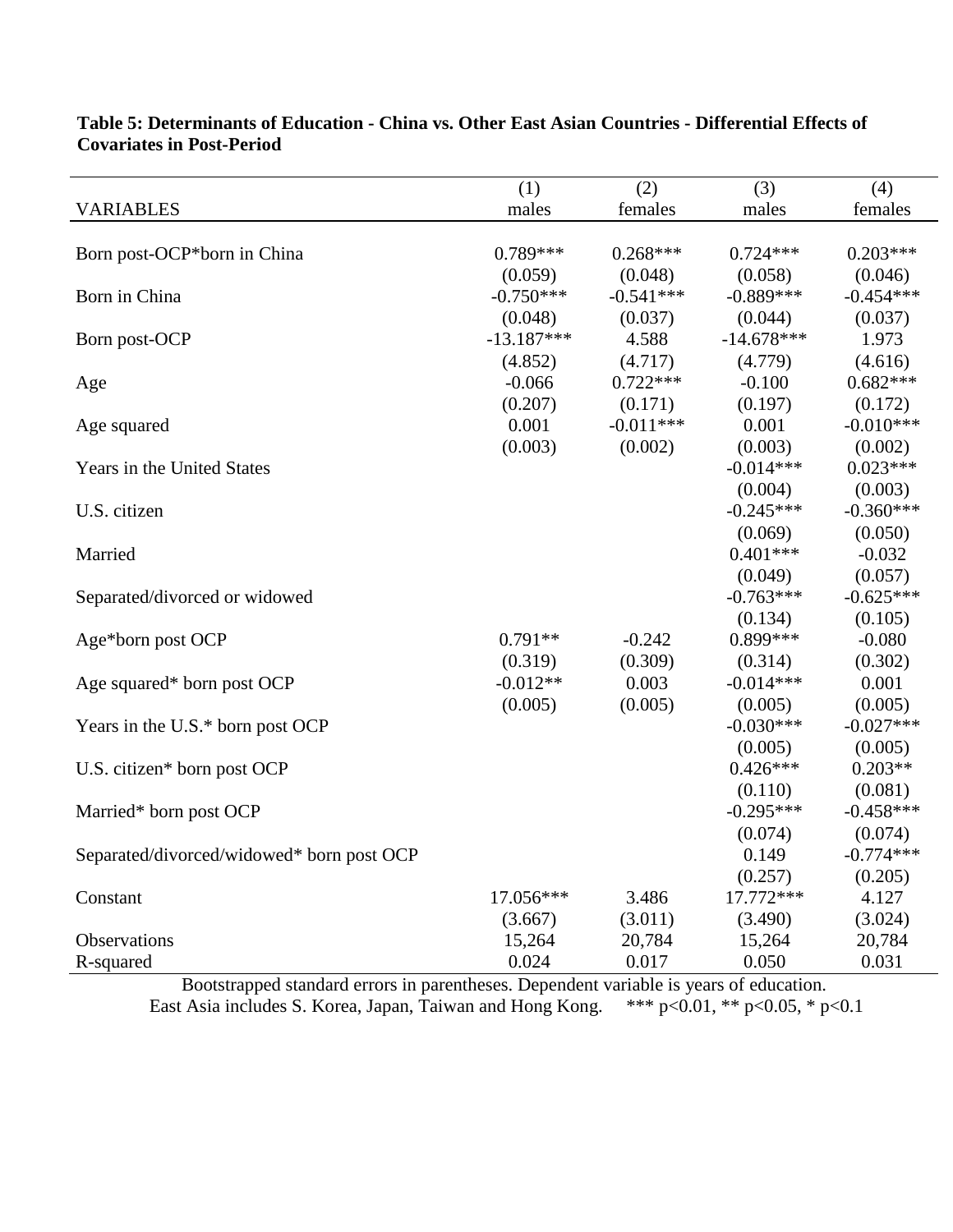|                                        |             | <b>Fewer Policy</b> |             |              |             |             |  |  |  |
|----------------------------------------|-------------|---------------------|-------------|--------------|-------------|-------------|--|--|--|
| (3)<br>(5)<br>(4)<br>(6)<br>(1)<br>(2) |             |                     |             |              |             |             |  |  |  |
| <b>VARIABLES</b>                       | males       | females             | Males       | females      | males       | females     |  |  |  |
|                                        |             |                     |             |              |             |             |  |  |  |
| Born post-OCP*born in China            | $0.747***$  | $0.282***$          | $0.791***$  | $0.288***$   | $0.773***$  | $0.287***$  |  |  |  |
|                                        | (0.068)     | (0.060)             | (0.069)     | (0.059)      | (0.072)     | (0.058)     |  |  |  |
| Born in China                          | $-0.753***$ | $-0.569***$         | $-0.752***$ | $-0.561***$  | $-0.901***$ | $-0.488***$ |  |  |  |
|                                        | (0.062)     | (0.045)             | (0.061)     | (0.045)      | (0.063)     | (0.043)     |  |  |  |
| Born post one child                    | $-0.587***$ | 0.045               | $-0.219*$   | $-0.162**$   | $-0.188*$   | $-0.139**$  |  |  |  |
|                                        | (0.043)     | (0.032)             | (0.117)     | (0.074)      | (0.113)     | (0.071)     |  |  |  |
| Age                                    |             |                     | $0.373***$  | $0.442***$   | $0.351***$  | $0.522***$  |  |  |  |
|                                        |             |                     | (0.064)     | (0.054)      | (0.064)     | (0.054)     |  |  |  |
| Age squared                            |             |                     | $-0.005***$ | $-0.007$ *** | $-0.005***$ | $-0.008***$ |  |  |  |
|                                        |             |                     | (0.001)     | (0.001)      | (0.001)     | (0.001)     |  |  |  |
| Years in the United States             |             |                     |             |              | $-0.024***$ | $0.013***$  |  |  |  |
|                                        |             |                     |             |              | (0.003)     | (0.003)     |  |  |  |
| Not U.S. citizen                       |             |                     |             |              | $-0.019$    | $-0.231***$ |  |  |  |
|                                        |             |                     |             |              | (0.053)     | (0.051)     |  |  |  |
| Married                                |             |                     |             |              | $0.259***$  | $-0.284***$ |  |  |  |
|                                        |             |                     |             |              | (0.041)     | (0.040)     |  |  |  |
| Separated/divorced or widowed          |             |                     |             |              | $-0.801***$ | $-0.838***$ |  |  |  |
|                                        |             |                     |             |              | (0.128)     | (0.094)     |  |  |  |
| Constant                               | 15.582***   | 15.276***           | 8.885***    | $8.734***$   | 9.455***    | 7.369***    |  |  |  |
|                                        | (0.033)     | (0.027)             | (1.031)     | (0.844)      | (1.038)     | (0.853)     |  |  |  |
| Observations                           | 11,922      | 15,979              | 11,922      | 15,979       | 11,922      | 15,979      |  |  |  |
| R-squared                              | 0.018       | 0.012               | 0.022       | 0.017        | 0.041       | 0.025       |  |  |  |

**Table 6: Determinants of Education - China versus other East Asian Countries - Expanded Gap Accounting for Later, Longer** 

Observations during the Later, Longer, Fewer policy period, born between 1976 and 1979, are deleted from this sample.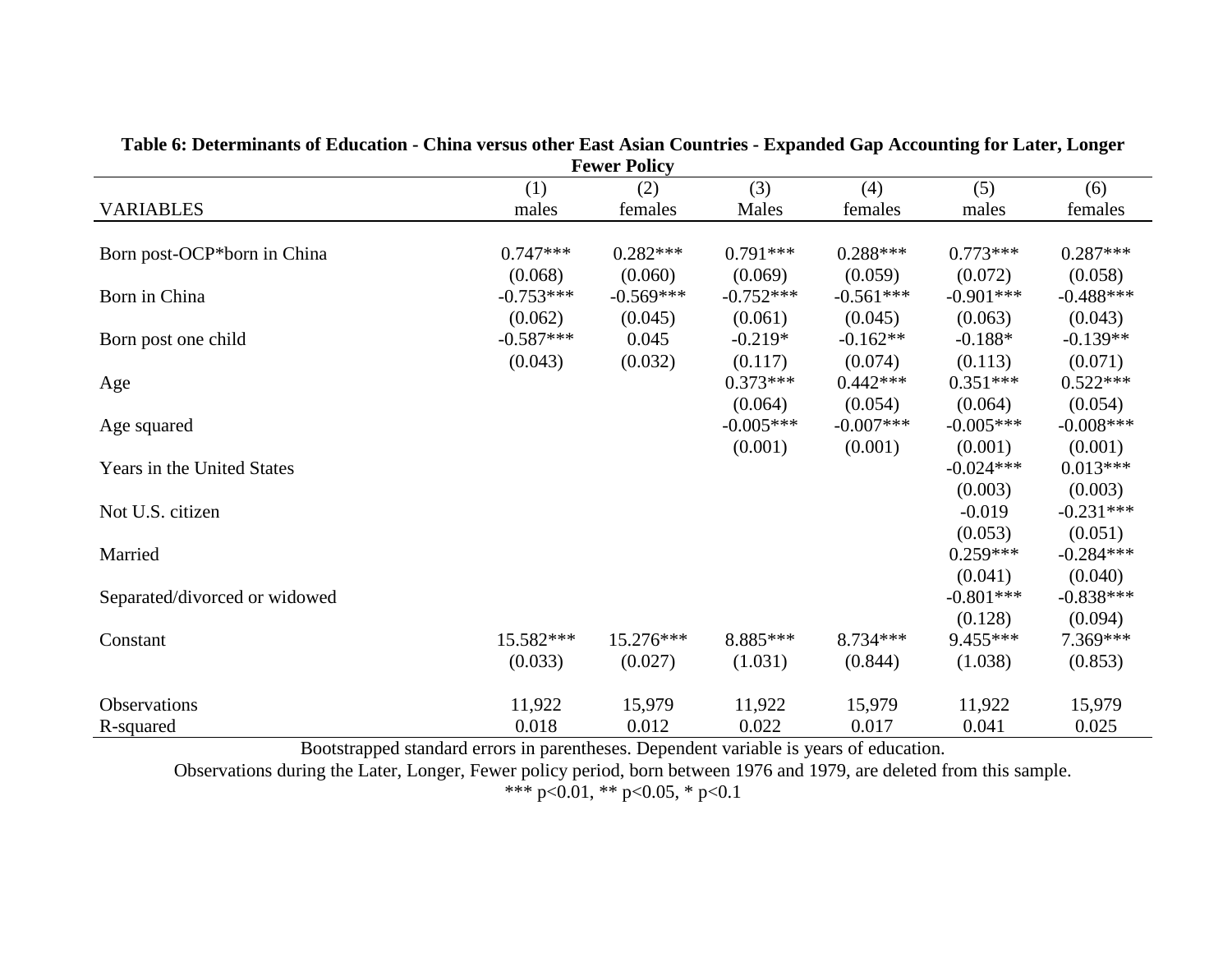| Table 7. Determinativ of Education • China versus other East Asian Countries. Accounting for the Cultural Kevolution |             |             |             |             |             |             |
|----------------------------------------------------------------------------------------------------------------------|-------------|-------------|-------------|-------------|-------------|-------------|
|                                                                                                                      | (1)         | (2)         | (3)         | (4)         | (5)         | (6)         |
| <b>VARIABLES</b>                                                                                                     | males       | females     | Males       | females     | males       | females     |
|                                                                                                                      |             |             |             |             |             |             |
| Born post-OCP * Born in China                                                                                        | $0.750***$  | $0.260***$  | $0.790***$  | $0.268***$  | $0.752***$  | $0.262***$  |
|                                                                                                                      | (0.073)     | (0.063)     | (0.072)     | (0.063)     | (0.073)     | (0.062)     |
| Born in China                                                                                                        | $-0.756***$ | $-0.546***$ | $-0.754***$ | $-0.540***$ | $-0.904***$ | $-0.468***$ |
|                                                                                                                      | (0.052)     | (0.042)     | (0.052)     | (0.042)     | (0.052)     | (0.043)     |
| Born post-OCP                                                                                                        | $-0.611***$ | $-0.040$    | $-0.362***$ | $-0.053$    | $-0.308***$ | $-0.043$    |
|                                                                                                                      | (0.040)     | (0.038)     | (0.066)     | (0.055)     | (0.064)     | (0.054)     |
| Age                                                                                                                  |             |             | $0.414***$  | $0.398***$  | $0.385***$  | $0.475***$  |
|                                                                                                                      |             |             | (0.058)     | (0.049)     | (0.062)     | (0.048)     |
| Age squared                                                                                                          |             |             | $-0.006***$ | $-0.006***$ | $-0.006***$ | $-0.007***$ |
|                                                                                                                      |             |             | (0.001)     | (0.001)     | (0.001)     | (0.001)     |
| <b>Years in the United States</b>                                                                                    |             |             |             |             | $-0.025***$ | $0.015***$  |
|                                                                                                                      |             |             |             |             | (0.003)     | (0.002)     |
| Not U.S. citizen                                                                                                     |             |             |             |             | $-0.090$    | $-0.303***$ |
|                                                                                                                      |             |             |             |             | (0.059)     | (0.035)     |
| Married                                                                                                              |             |             |             |             | $0.279***$  | $-0.264***$ |
|                                                                                                                      |             |             |             |             | (0.039)     | (0.041)     |
| Separated/divorced or widowed                                                                                        |             |             |             |             | $-0.785***$ | $-0.914***$ |
|                                                                                                                      |             |             |             |             | (0.126)     | (0.080)     |
| Constant                                                                                                             | 15.607***   | 15.360***   | $8.544***$  | $9.185***$  | $9.227***$  | 7.923 ***   |
|                                                                                                                      | (0.024)     | (0.020)     | (0.957)     | (0.807)     | (1.026)     | (0.789)     |
| Observations                                                                                                         | 14,950      | 20,329      | 14,950      | 20,329      | 14,950      | 20,329      |
| R-squared                                                                                                            | 0.021       | 0.012       | 0.024       | 0.016       | 0.048       | 0.027       |
|                                                                                                                      |             |             |             |             |             |             |

**Table 7. Determinants of Education - China versus other East Asian Countries: Accounting for the Cultural Revolution**

Observations entering school before 1970 are deleted from this sample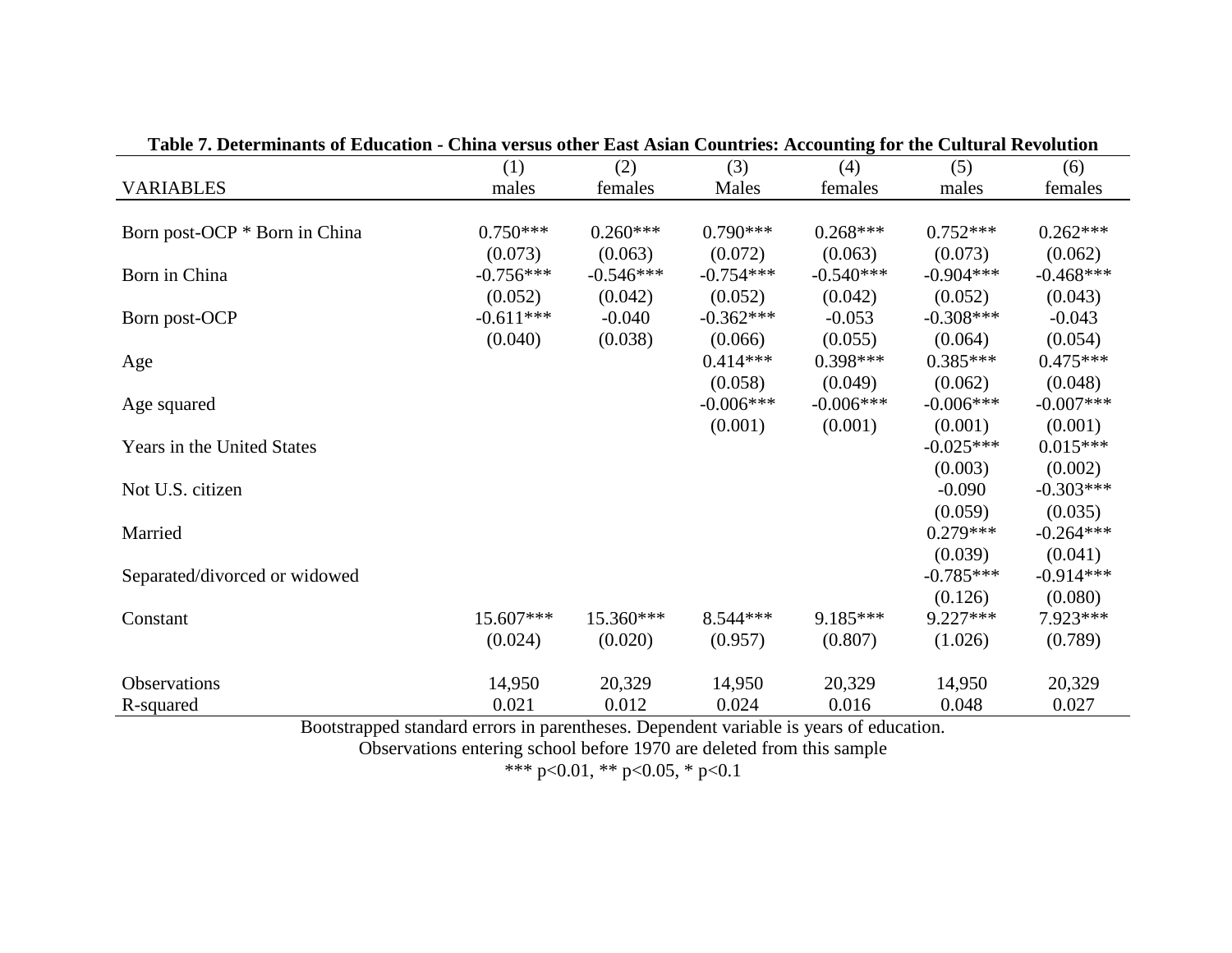|                               | (1)         | енна тегзаз опісі тазі тізні соціптіся, ісесні впераніз<br>(2) | (3)         | (4)         | (5)         | (6)         |
|-------------------------------|-------------|----------------------------------------------------------------|-------------|-------------|-------------|-------------|
| <b>VARIABLES</b>              | males       | females                                                        | males       | females     | Males       | females     |
|                               |             |                                                                |             |             |             |             |
| Born post-OCP*born in China   | $0.969***$  | $0.362***$                                                     | $1.050***$  | $0.382***$  | $0.898***$  | $0.389***$  |
|                               | (0.117)     | (0.088)                                                        | (0.117)     | (0.087)     | (0.118)     | (0.084)     |
| Born in China                 | $-0.876***$ | $-0.636***$                                                    | $-0.873***$ | $-0.638***$ | $-0.809***$ | $-0.564***$ |
|                               | (0.083)     | (0.062)                                                        | (0.083)     | (0.060)     | (0.081)     | (0.059)     |
| Born post-OCP                 | $-0.813***$ | 0.057                                                          | $-0.492***$ | $-0.118*$   | $-0.400***$ | $-0.117*$   |
|                               | (0.066)     | (0.054)                                                        | (0.105)     | (0.071)     | (0.104)     | (0.071)     |
| Age                           |             |                                                                | $0.973***$  | $0.649***$  | $0.875***$  | $0.784***$  |
|                               |             |                                                                | (0.088)     | (0.076)     | (0.091)     | (0.080)     |
| Age squared                   |             |                                                                | $-0.015***$ | $-0.011***$ | $-0.013***$ | $-0.012***$ |
|                               |             |                                                                | (0.001)     | (0.001)     | (0.001)     | (0.001)     |
| Years in the United States    |             |                                                                |             |             | $-0.033***$ | $0.021**$   |
|                               |             |                                                                |             |             | (0.010)     | (0.009)     |
| Not U.S. citizen              |             |                                                                |             |             | $-0.988***$ | $-0.749***$ |
|                               |             |                                                                |             |             | (0.108)     | (0.068)     |
| Married                       |             |                                                                |             |             | $0.288***$  | $-0.444***$ |
|                               |             |                                                                |             |             | (0.058)     | (0.051)     |
| Separated/divorced or widowed |             |                                                                |             |             | $-0.539**$  | $-0.974***$ |
|                               |             |                                                                |             |             | (0.214)     | (0.149)     |
| Constant                      | 15.966***   | 15.288***                                                      | 0.143       | $5.670***$  | 1.857       | 3.495***    |
|                               | (0.041)     | (0.036)                                                        | (1.441)     | (1.230)     | (1.489)     | (1.279)     |
| <b>Observations</b>           | 6,845       | 10,252                                                         | 6,845       | 10,252      | 6,845       | 10,252      |
| R-squared                     | 0.025       | 0.015                                                          | 0.045       | 0.027       | 0.068       | 0.047       |

**Table 8: Determinants of Education - China versus other East Asian Countries, Recent Migrants**

Sample is restricted to immigrants who arrived in the US within the past 10 years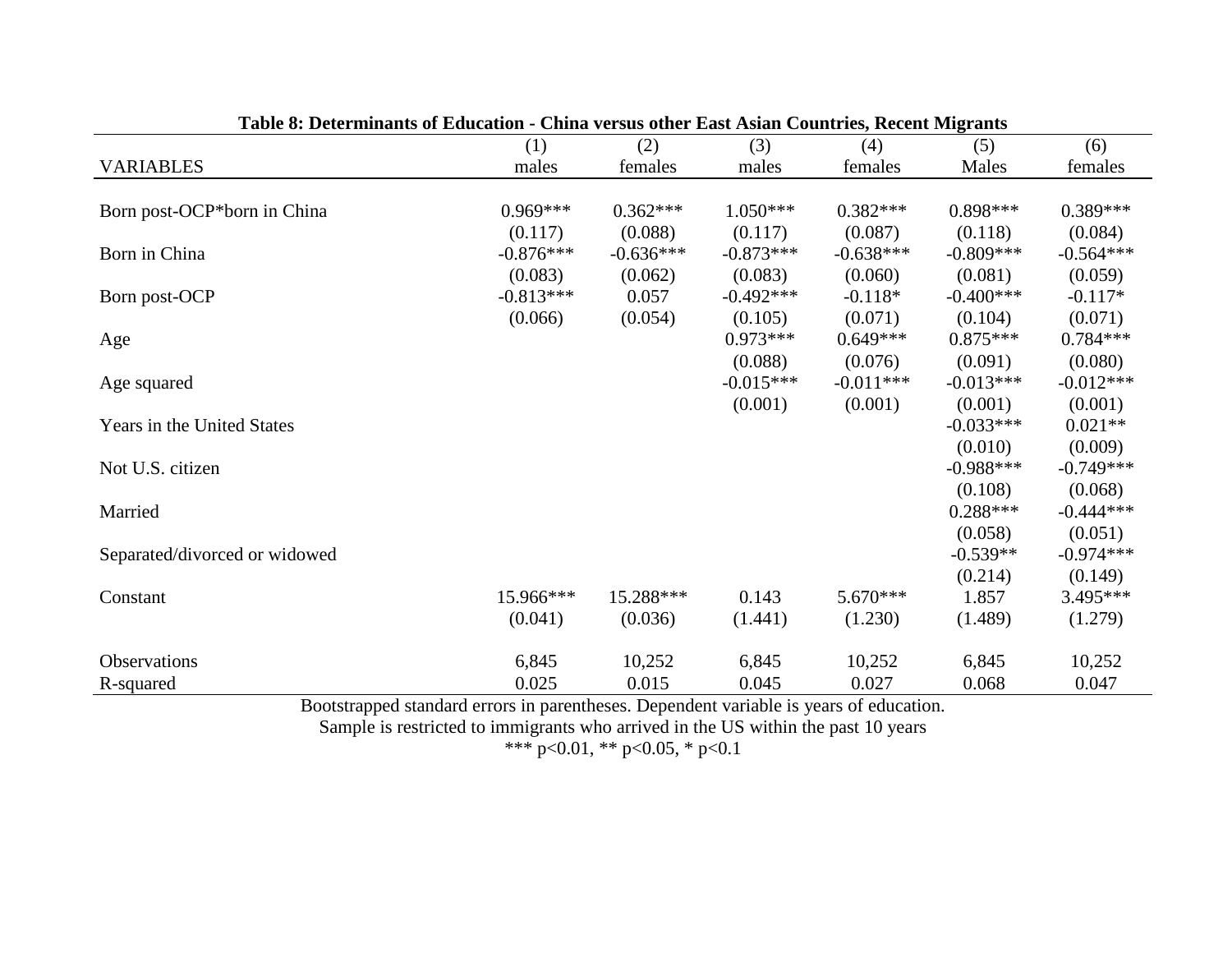|                               | (1)         | (2)         | (3)         | (4)         | (5)         | (6)         |
|-------------------------------|-------------|-------------|-------------|-------------|-------------|-------------|
| <b>VARIABLES</b>              | males       | females     | males       | females     | males       | females     |
|                               |             |             |             |             |             |             |
| Born post-OCP*born in China   | $0.499***$  | $-0.106$    | $0.526***$  | $-0.086$    | $0.498***$  | $-0.056$    |
|                               | (0.168)     | (0.129)     | (0.168)     | (0.131)     | (0.167)     | (0.128)     |
| Born in China                 | $-1.320***$ | $-0.583***$ | $-1.314***$ | $-0.588***$ | $-1.304***$ | $-0.606***$ |
|                               | (0.104)     | (0.122)     | (0.102)     | (0.122)     | (0.099)     | (0.127)     |
| Born post-OCP                 | $-0.452***$ | $-0.133**$  | $-0.132$    | $-0.000$    | $-0.119$    | 0.018       |
|                               | (0.076)     | (0.065)     | (0.136)     | (0.127)     | (0.135)     | (0.127)     |
| Age                           |             |             | $0.240**$   | $0.333***$  | 0.142       | $0.330**$   |
|                               |             |             | (0.109)     | (0.128)     | (0.110)     | (0.133)     |
| Age squared                   |             |             | $-0.003*$   | $-0.005***$ | $-0.003**$  | $-0.005***$ |
|                               |             |             | (0.002)     | (0.002)     | (0.002)     | (0.002)     |
| Years in the United States    |             |             |             |             | $0.088***$  | $0.041***$  |
|                               |             |             |             |             | (0.017)     | (0.015)     |
| Not U.S. citizen              |             |             |             |             | $0.705***$  | $0.389***$  |
|                               |             |             |             |             | (0.097)     | (0.095)     |
| Married                       |             |             |             |             | 0.031       | $-0.332***$ |
|                               |             |             |             |             | (0.089)     | (0.086)     |
| Separated/divorced or widowed |             |             |             |             | $-0.957***$ | $-0.813***$ |
|                               |             |             |             |             | (0.219)     | (0.173)     |
| Constant                      | $15.370***$ | 15.451***   | $10.864***$ | 9.979 ***   | 11.908***   | 9.696***    |
|                               | (0.048)     | (0.048)     | (1.810)     | (2.130)     | (1.830)     | (2.210)     |
| <b>Observations</b>           | 3,036       | 3,148       | 3,036       | 3,148       | 3,036       | 3,148       |
| R-squared                     | 0.070       | 0.031       | 0.073       | 0.034       | 0.112       | 0.057       |

**Table 9: Determinants of Education - China versus other East Asian Countries, Individuals who migrated between age 10 and 17**

Sample is restricted to individuals who arrived in the US between the ages of 10 and 17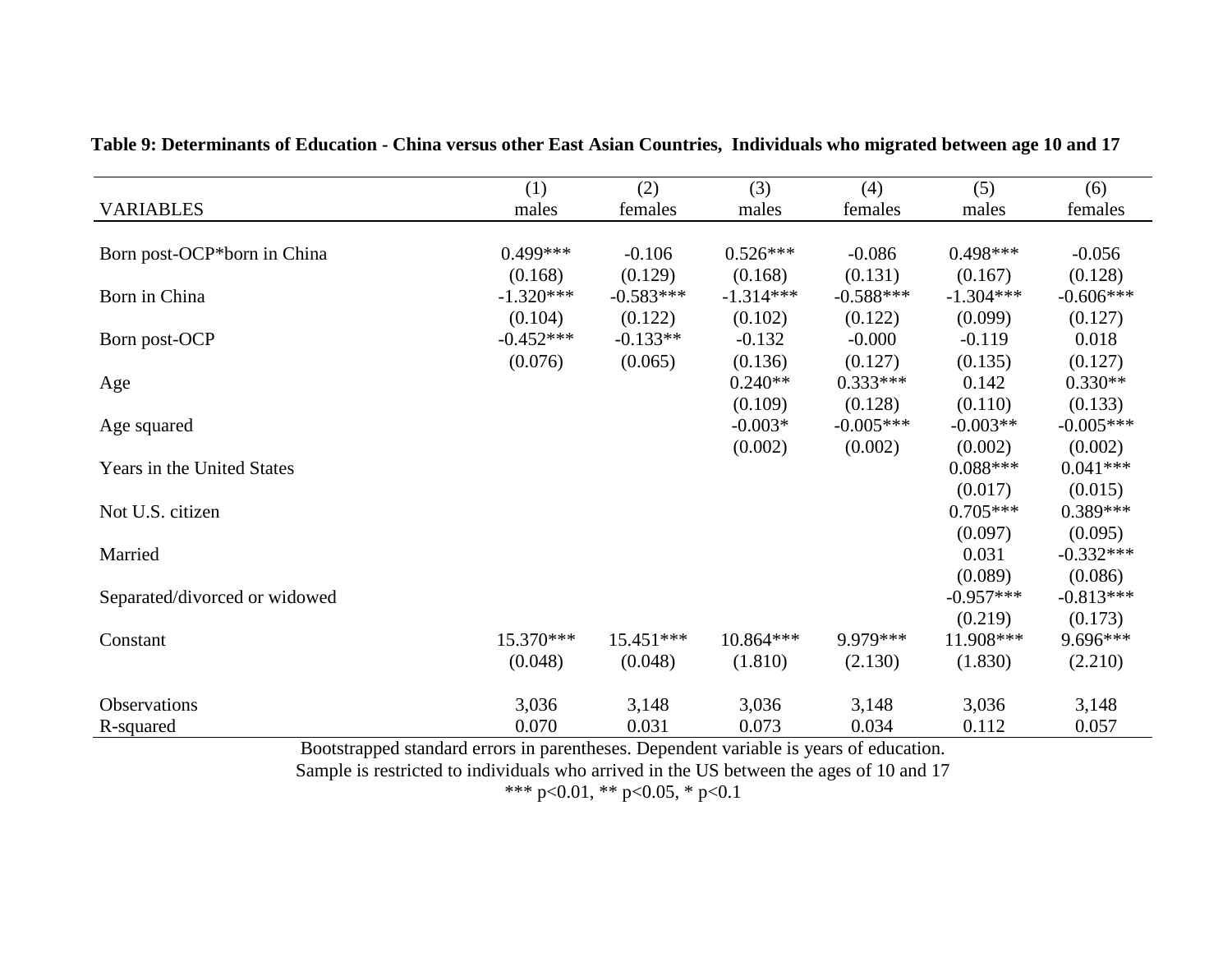| Table TV: Determinants of Equication - China versus Other East Asian Countries: Faishfed Foncy Thinnig |             |             |             |             |             |             |
|--------------------------------------------------------------------------------------------------------|-------------|-------------|-------------|-------------|-------------|-------------|
|                                                                                                        | (1)         | (2)         | (3)         | (4)         | (5)         | (6)         |
| <b>VARIABLES</b>                                                                                       | males       | females     | males       | females     | males       | females     |
|                                                                                                        |             |             |             |             |             |             |
| Born Post-1969 * Born in China                                                                         | $-0.081$    | $-0.017$    | $-0.077$    | 0.004       | $-0.084$    | $-0.000$    |
|                                                                                                        | (0.089)     | (0.073)     | (0.090)     | (0.071)     | (0.089)     | (0.070)     |
| Born in China                                                                                          | $-0.701***$ | $-0.571***$ | $-0.704***$ | $-0.587***$ | $-0.792***$ | $-0.513***$ |
|                                                                                                        | (0.054)     | (0.044)     | (0.054)     | (0.044)     | (0.051)     | (0.044)     |
| Born Post-1969                                                                                         | $0.274***$  | $0.545***$  | 0.001       | 0.013       | 0.015       | 0.003       |
|                                                                                                        | (0.052)     | (0.040)     | (0.089)     | (0.085)     | (0.087)     | (0.083)     |
| Age                                                                                                    |             |             | $0.246**$   | $-0.030$    | $0.199*$    | $-0.047$    |
|                                                                                                        |             |             | (0.120)     | (0.140)     | (0.116)     | (0.140)     |
| Age squared                                                                                            |             |             | $-0.003**$  | $-0.001$    | $-0.003**$  | $-0.000$    |
|                                                                                                        |             |             | (0.001)     | (0.002)     | (0.001)     | (0.002)     |
| Years in the United States                                                                             |             |             |             |             | $-0.019***$ | $0.014***$  |
|                                                                                                        |             |             |             |             | (0.002)     | (0.002)     |
| Not U.S. citizen                                                                                       |             |             |             |             | $0.545***$  | $0.258***$  |
|                                                                                                        |             |             |             |             | (0.063)     | (0.038)     |
| Married                                                                                                |             |             |             |             | $0.594***$  | 0.025       |
|                                                                                                        |             |             |             |             | (0.070)     | (0.061)     |
| Separated/divorced or widowed                                                                          |             |             |             |             | $-0.397***$ | $-0.492***$ |
|                                                                                                        |             |             |             |             | (0.116)     | (0.073)     |
| Constant                                                                                               | 15.266***   | $14.670***$ | 11.030***   | 17.239***   | $11.678***$ | 17.439***   |
|                                                                                                        | (0.029)     | (0.022)     | (2.711)     | (3.157)     | (2.632)     | (3.154)     |
|                                                                                                        |             |             |             |             |             |             |
| <b>Observations</b>                                                                                    | 15,526      | 21,558      | 15,526      | 21,558      | 15,526      | 21,558      |
| R-squared                                                                                              | 0.023       | 0.024       | 0.026       | 0.031       | 0.046       | 0.044       |

**Table 10: Determinants of Education - China versus Other East Asian Countries: Falsified Policy Timing**

Sample is restricted to those born before 1974 and under the age of 50 at the time of the survey. Estimates represent the effect of a 'false' OCP in 1969.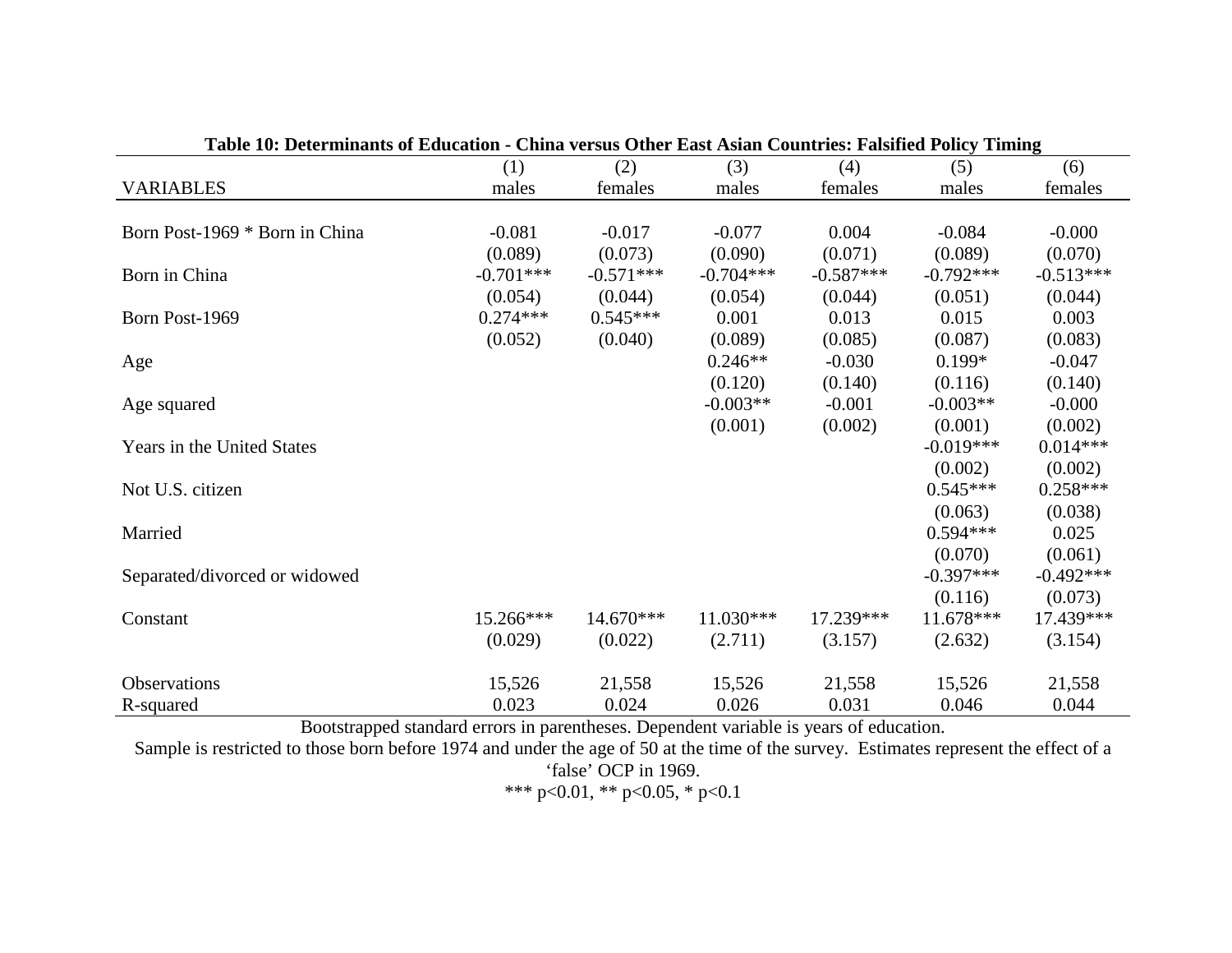|                                     | (1)         | (2)        | (3)         | (4)         | (5)         | (6)         |
|-------------------------------------|-------------|------------|-------------|-------------|-------------|-------------|
| <b>VARIABLES</b>                    | males       | females    | males       | females     | males       | females     |
|                                     |             |            |             |             |             |             |
| Born Post-OCP * Born in India       | $0.428***$  | $0.083**$  | $0.412***$  | $0.097**$   | $0.374***$  | $0.107***$  |
|                                     | (0.047)     | (0.041)    | (0.048)     | (0.040)     | (0.047)     | (0.040)     |
| Born in India                       | $0.517***$  | $0.522***$ | $0.507***$  | $0.488***$  | $0.110***$  | $0.371***$  |
|                                     | (0.030)     | (0.026)    | (0.030)     | (0.027)     | (0.029)     | (0.030)     |
| Born post-OCP                       | $-0.610***$ | $-0.023$   | $-0.224***$ | 0.069       | $-0.156***$ | $0.074*$    |
|                                     | (0.040)     | (0.030)    | (0.054)     | (0.042)     | (0.053)     | (0.042)     |
| Age                                 |             |            | $0.567***$  | $0.566***$  | $0.392***$  | $0.451***$  |
|                                     |             |            | (0.040)     | (0.038)     | (0.040)     | (0.038)     |
| Age squared                         |             |            | $-0.008***$ | $-0.009***$ | $-0.006***$ | $-0.007***$ |
|                                     |             |            | (0.001)     | (0.001)     | (0.001)     | (0.001)     |
| Years in the United States          |             |            |             |             | $-0.020***$ | $-0.006***$ |
|                                     |             |            |             |             | (0.002)     | (0.002)     |
| Not U.S. citizen                    |             |            |             |             | $-0.393***$ | $-0.301***$ |
|                                     |             |            |             |             | (0.033)     | (0.029)     |
| Married                             |             |            |             |             | 0.044       | $-0.007$    |
|                                     |             |            |             |             | (0.031)     | (0.028)     |
| Separated/divorced or widowed       |             |            |             |             | $-0.621***$ | $-0.792***$ |
|                                     |             |            |             |             | (0.103)     | (0.073)     |
| Total Personal Income 1000's 2012\$ |             |            |             |             | $0.000***$  | $0.000***$  |
|                                     |             |            |             |             | (0.000)     | (0.000)     |
| Constant                            | $15.605***$ | 15.344***  | 5.823***    | $6.274***$  | 8.982***    | 8.101***    |
|                                     | (0.027)     | (0.018)    | (0.681)     | (0.649)     | (0.681)     | (0.647)     |
| Observations                        | 22,341      | 25,749     | 22,341      | 25,749      | 22,341      | 25,749      |
| R-squared                           | 0.051       | 0.027      | 0.061       | 0.037       | 0.168       | 0.102       |

**Table 11: Determinants of Education - India versus other East Asian Countries: Falsified Treatment**

Bootstrapped standard errors in parentheses. Dependent variable is years of education. East Asia includes S. Korea, Hong Kong, Taiwan and Japan. Chinese migrants are dropped from the sample. Migrants from India are now the treated group. \*\*\* p<0.01, \*\* p<0.05, \* p<0.1